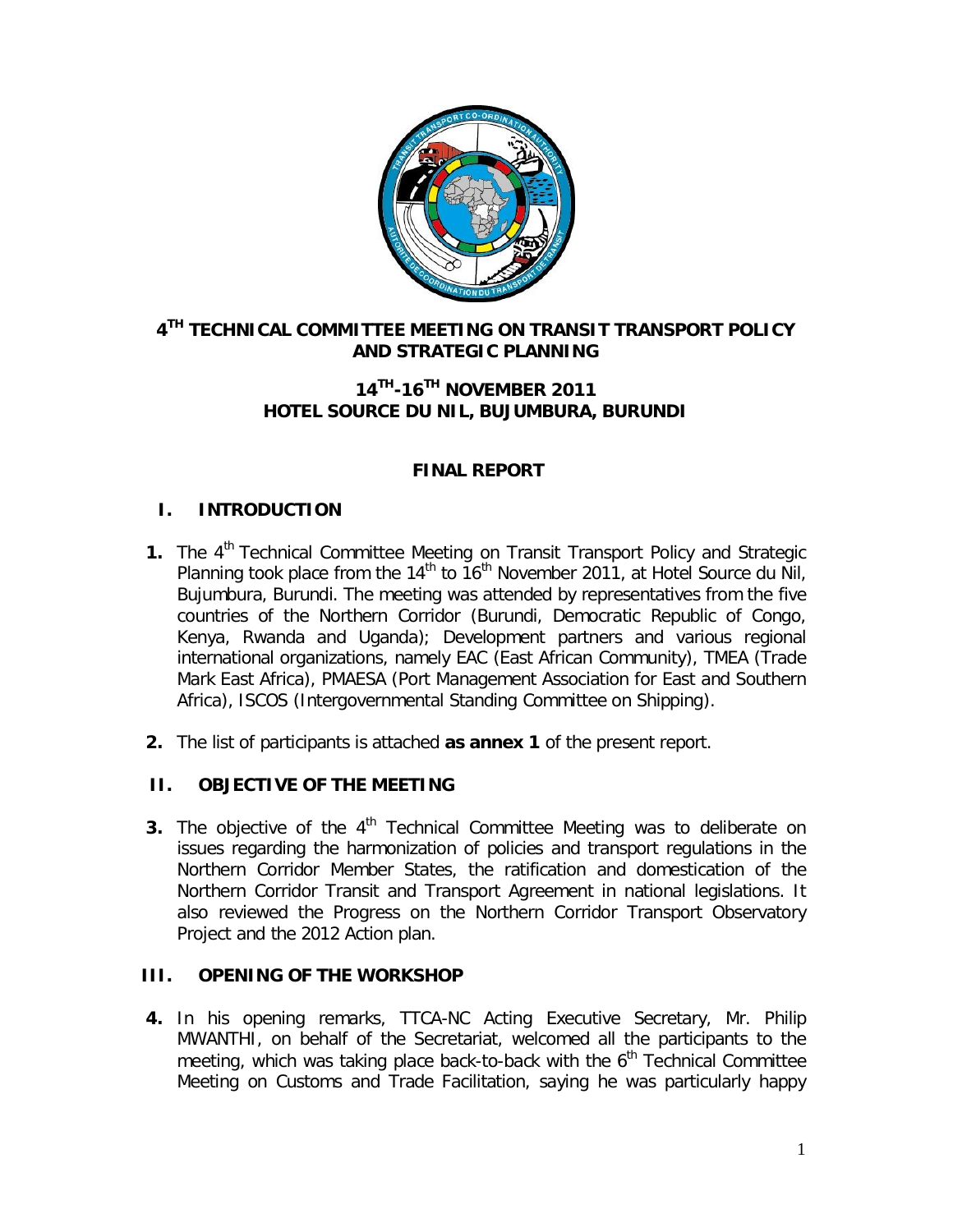with the participation by delegates from all Member States of the Northern Corridor.

- **5.** He thanked the Permanent Secretary, Ministry of Transport, Public Works and Equipment of Burundi, who is also a Member of the TTCA-NC Executive Board, for sparing time from his busy schedule and for accepting to grace the meeting, a clear manifestation of the importance with which the Government of Burundi attaches to activities of the Permanent Secretariat. He thanked the Government of Burundi and Burundi Revenue Authority (BRA) for the warm welcome extended to all the delegates and for availing the meeting venue and related facilities. He described BRA as one of the key stakeholders in trade facilitation and logistics chain coordination in the Northern Corridor.
- **6.** Mr. MWANTHI expressed gratitude to the development partners (BAD, TMEA, UNECA, and SSATP-World Bank) for their support with regard to the program activities. He also stressed the fact that efficient and harmonized transport policies with simplified custom clearing procedures were critical in the promotion of Regional and International trade. He concluded by expressing hope that the deliberations would provide the Secretariat with clear recommendations with concrete action plans which will go a long way in promoting trade in the Northern Corridor region.
- **7.** On his part, the Commissioner General of Burundi Revenue Authority (BRA) reiterated the fact that custom authorities do not only exist to collect revenues, but also to facilitate commerce and to protect various business operators/consumers against cross border irregularities and fraud. He stressed that BRA was committed to support and implement trade facilitation measures by rolling out ASYCUDA for better customs operations.
- **8.** The Permanent Secretary, Ministry of Transport, Public Works and Equipment of Burundi, Mr. Pascal MIDENDE, on behalf of the Government and on his own behalf, welcomed all the delegates to Bujumbura. He reaffirmed that the Northern Corridor Executive Board together with all the other stakeholders will ensure that all aspects of the Transport and Transit Agreement will be effectively implemented by the Member States.
- **9.** He reiterated the fact that the Northern Corridor plays an important role in the social and economic development of the Member States, and particularly the landlocked countries such as Burundi, DR Congo, Rwanda and Uganda. He expressed hope the meeting would come up with clear and relevant recommendations on key subjects under discussion. He thanked BRA, the Permanent Secretariat, Member States and respective Institutions for the implementation of various programmes in the Northern Corridor and declared opened the 4<sup>th</sup> Committee Meeting on Transport Policy and Strategic Planning.

#### **IV. INSTALLATION OF THE BUREAU**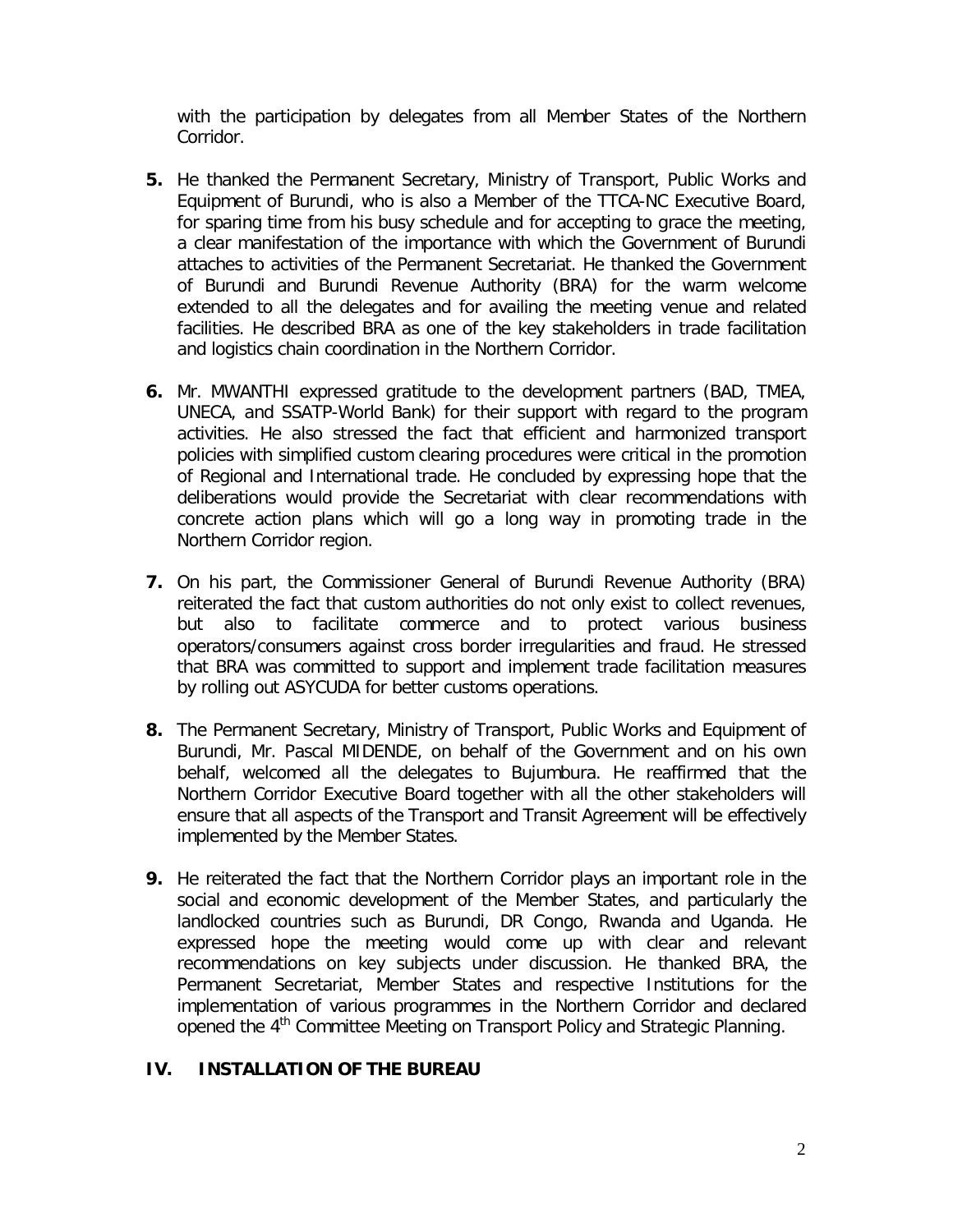- **10.** In conformity with TTCA-NC provisions regarding the Bureau, as established during previous TTCA-NC Policy Organ meetings for the period 2009-2011, the Bureau was constituted as follows:
	- Chairperson : Rwanda ;
	- Vice-chair : Uganda ;
	- 1<sup>st</sup> Rapporteur : Burundi ;
	- 2<sup>nd</sup> Rapporteur : Democratic Republic of Congo.
- **11.** The elected delegates of the above mentioned Member States were requested to take their respective seats within the Bureau.

#### **V. ADOPTION OF THE AGENDA AND PROGRAM OF WORK**

**12.** The Secretariat submitted a Draft Agenda and Program of Work for adoption; and the latter were approved by participants. The Draft Agenda and Program of Work as adopted are attached as Annex 2 of the present Report.

## **VI. ACCOUNT OF PROCEEDINGS**

#### **A. HARMONISATION OF TRANSIT TRANSPORT POLICIES AND REGULATIONS**

#### *Presentation of the Common Transport Guidelines and policies for the Northern Corridor Member States and Plan of Implementation.*

- **13.** A representative from the Permanent Secretariat presented the Report on harmonization of Transit Transport Policies and Regulations. He indicated that in line with the project on the harmonisation of transit transport policies, the TTCA-NC Executive Committee had, during its 33rd Meeting held from the 22nd to 25th September 2010 in Mombasa, Kenya, recommended the establishment of ad hoc Committee charged with finalizing a draft Framework project on common transport guidelines and policies for the Northern Corridor Member States, which was formulated in 2010.
- **14.** In this regard, the Secretariat had organized a workshop on Common Transit Transport Guidelines and Policies for the Northern Corridor on the 1st and 2nd August in Mombasa, Kenya. The workshop was attended by Experts from five (5) Member States, each country being represented by five (5) Experts, except Kenya which was represented by three (3) Experts. The fields of expertise covered by the participants in this workshop were as follows: Road Transport, Railway Transport, Transport by Inland Water Ways, Pipeline Transport, and Transport Security.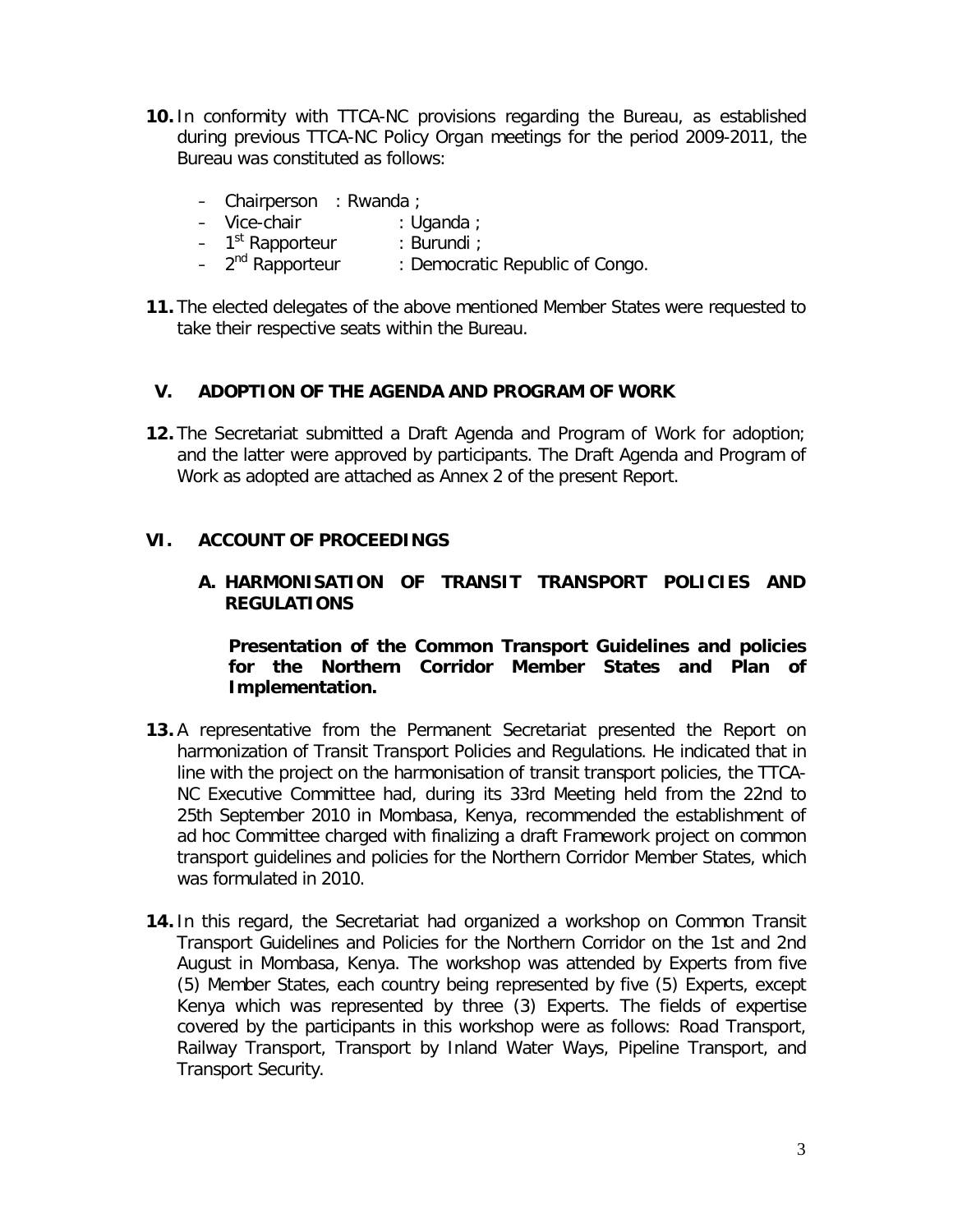- **15.** During the workshop, the Experts finalized the document formulated by the Secretariat on Common Transit Transport Guidelines and Policies of the Member States, as well as its Plan of Implementation. Indeed, the representative from Secretariat sought the adoption of the document on Common Transit Transport Guidelines as well as the Plan of Implementation.
- **16.** Later, after the opening of the debate by the Chairman, participants made a number of amendments to the Guidelines and Plan of Implementation. The Meeting affirmed that the establishment of an institutional framework for Railways, as well as training centres where they do not exist in the Member States, was indispensable for strengthening of capacities in the region.
- **17.** Furthermore, the Meeting expressed the need to formulate an efficient mechanism of ensuring that cargo is transported by the most appropriate mode of transport depending on type and nature of the merchandise; where heavy products are transported by Railways, while those of petroleum and gas are hauled by Pipeline.
- **18.** With regard to the transport by Pipeline, the Meeting took note of the various on-going initiatives for the development of a pipeline network in the region, particularly the effort to extend the network between Kenya and Uganda and the feasibility study to develop the construction of the Lamu Corridor in Kenya. The relevance of formulating of a Master Plan for the development of the network in the Northern Corridor region was also acknowledged by the meeting.
- **19.** On the issue of safety on land transport modes, the meeting ruled that this will be addressed according to respective modes of transport. Regarding road safety, the Meeting directed the inclusion of the study on speed limit along the Northern Corridor, particularly relative to transportation of dangerous products, as well as the study on the harmonisation of the Highway Safety Codes and the management of accident data, among actions to be undertaken within the framework of the Guidelines. On safety along Inland Water Ways, the meeting noted that improvement and modernization of port infrastructures and facilities are some of the actions envisaged.
- **20.** After debate and deliberations, the Meeting adopted the Common Transit Transport Policies Guidelines and Implementation Plan, and formulated the following recommendations :

#### **RECOMMANDATIONS**

- **21. The Secretariat should revise the document on common transport policies guidelines with proposed amendments before submitting them to the next Executive Board meeting.**
- **22. The Member States should establish a regional training Centre for the strengthening of human capacities in the Railway sector, and set up an**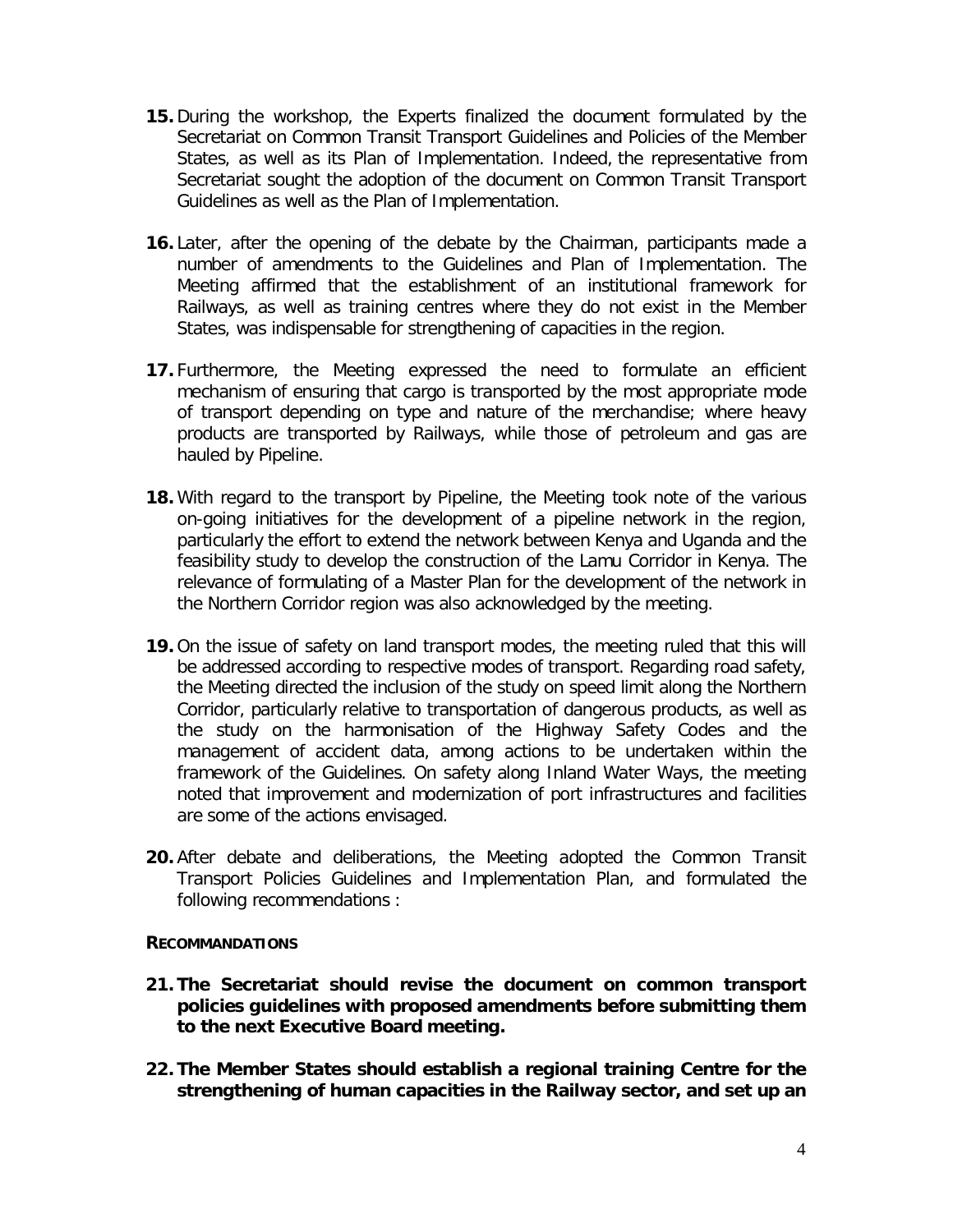**institutional framework in this sector, in the Member States where this do not exist.**

- **23. The Member States should devise an appropriate Master Plan for the development and extension of the Pipeline network within the region.**
- **24. The Secretariat should address the issue of safety, as far as land transport modes are concerned, according to respective modes of transport.**
- **25. The Secretariat should undertake a study on the harmonisation of Highway Safety Codes with the widest regional scope possible given the international dimension of this issue. Further, the Secretariat should undertake a study on speed limits particularly with regard to transportation of dangerous goods.**
- **26. Stakeholders should include in envisaged actions, security on inland waterways, the improvement and modernisation of infrastructures and port equipment as well as hydrographical studies.**
- **27. Member States should put in place emergency systems or services in case of accidents in all modes of transport.**
- **28. The Secretariat should initiate meetings from early 2012 with high ranking officials in charge of transport policy in the Member States, with a view of ensuring smooth implementation of the Guidelines in line with the Plan of Implementation, and by taking into account the prevailing local realities in each Member State.**

## **B. DOMESTICATION OF THE NORTHERN CORRIDOR TRANSIT AND TRANSPORT AGREEMENT IN NATIONAL LEGISLATIONS.**

- **29.** A representative of the Secretariat introduced the Northern Corridor Transit and Transport Agreement signed in Nairobi, Kenya, on 6 October 2007. He highlighted the objectives of the Agreement as follows:
	- a. To facilitate trade, the movement of persons, vehicles and goods in domestic, regional and international transport.
	- b. To stimulate social and economic development in the territories of the contracting parties.
	- c. To transform the Corridor into a development corridor which, in addition to offering safe, fast and competitive transport and transit services that secure regional trade, will stimulate investment and enhance sustainable development and poverty reduction.
	- d. To implement strategies for accelerating economic and social growth along the corridor while ensuring environmental sustainability.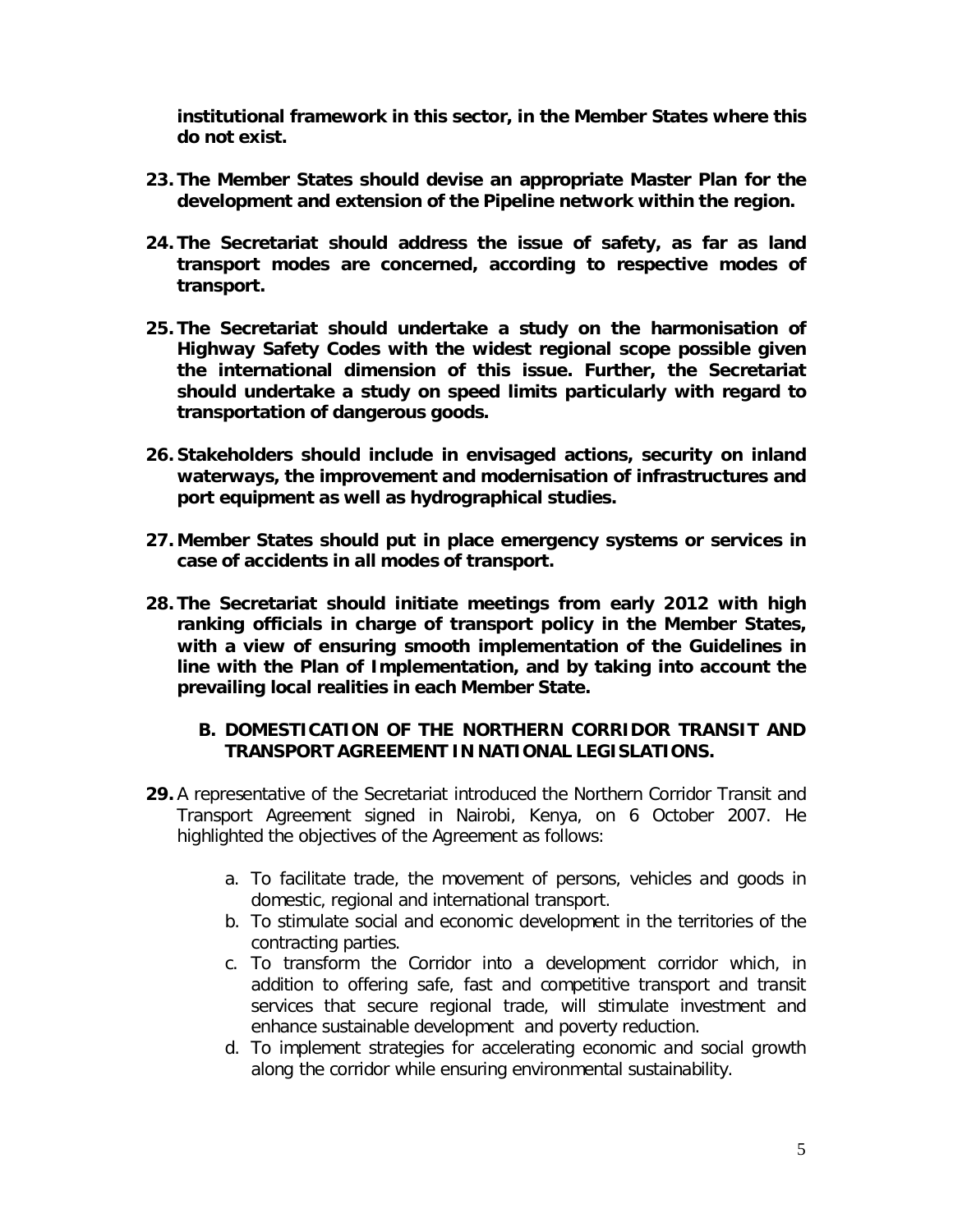- **30.** He focused on the eleven Protocols which are an integral part of this Agreement. He explained that the implementation of the Agreement was subject to its ratification by Member States and that, as of now, Uganda had already ratified it and deposited the instruments of ratification at the Secretariat; Rwanda had ratified it and had yet to deposit the instruments at the Secretariat.
- **31.** Finally, he urged the Member States to accelerate the ratification process so as to implement the transformation of the Northern Corridor into an economic development corridor.
- **32.** In opening the floor for discussions, the Chairman asked the representatives of the Member States to inform the meeting on the progress of the ratification process in their respective States.
- **33.** In this regard, Burundi informed the meeting that the ratification process was quite advanced and that the issue would be dealt with at the next session of Parliament during the first quarter of next year (2012). DR Congo informed the meeting that the Agreement had already been forwarded to Parliament but that, due to the preparations of the Presidential and Parliamentary elections scheduled by the end of this November 2011, Parliament was unable to deal with this issue. With regard to Kenya, the meeting noted that the agreement had already been submitted to the government for adoption. Regarding Rwanda, the meeting noted that the Agreement had already been ratified and that the ratification instruments would be forwarded to the Secretariat by 30 November 2011.
- **34.** The meeting made the following recommendation.

#### **RECOMMENDATION**

- **35. Member States which have not yet finalized the ratification process should accelerate it and deposit the related instruments by June 2012.**
	- **C. PROGRESS REPORT ON THE IMPLEMENTATION OF THE TRANSPORT OBSERVATORY PROJECT OF NORTHERN CORRIDOR.**
	- *1) Design and Development of the Transport Observatory Project*
- **36.** Two representatives of the Secretariat introduced the report on the implementation of the Transport Observatory Project of Northern Corridor.
- **37.** The first presenter addressed the background and the various phases of the project, the methodology used, the indicators of the performance of the Corridor, and he stated that the selected performance indicators are those which could be used to assess the Corridor based on its three dimensions, namely the physical or infrastructure, the quality of the services provided for goods carried on various routes, and the movement of goods in the Corridor.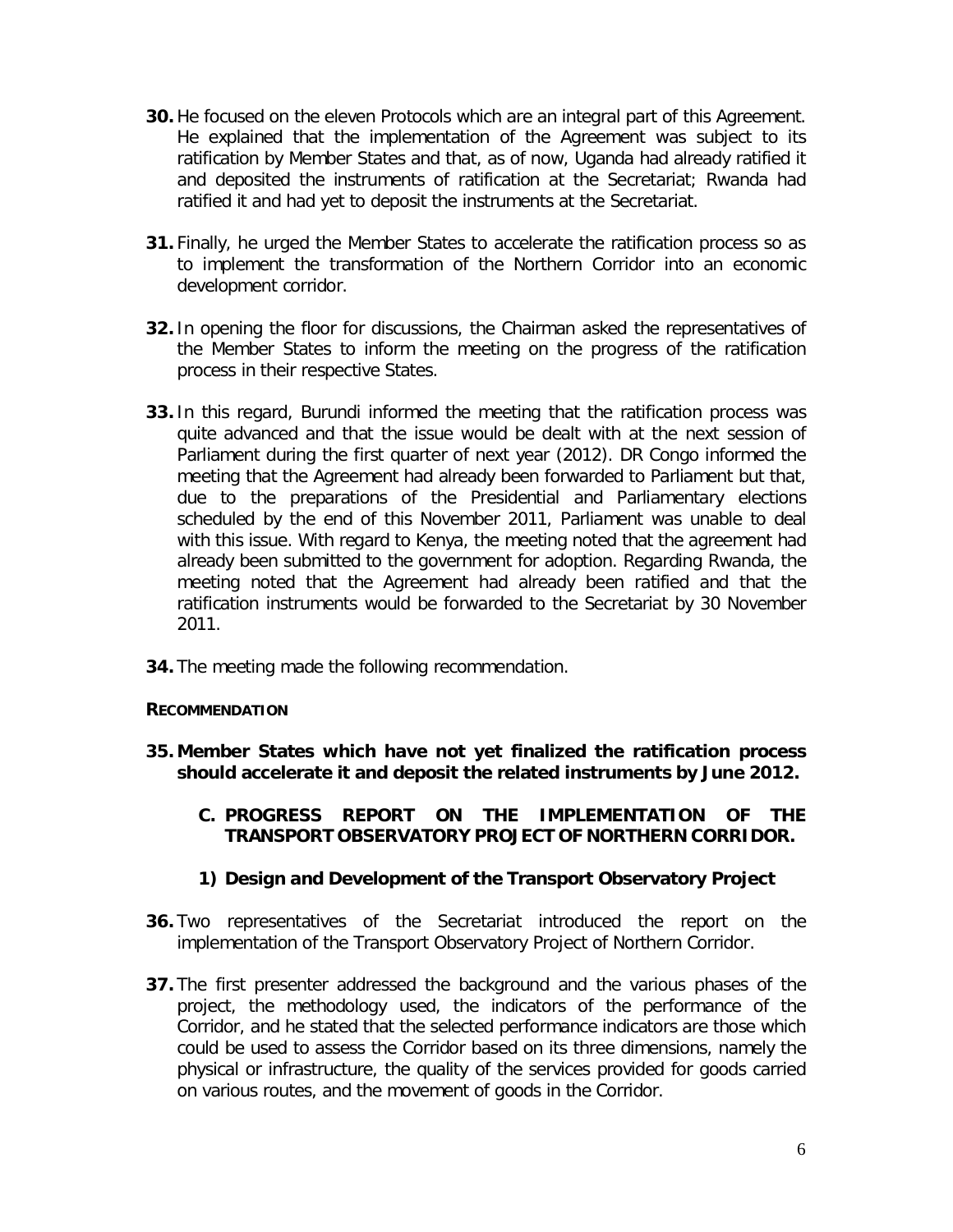- **38.** The second presenter talked about the model and the structure of the database selected for the Transport Observatory. He addressed also the issue of the data required for the Observatory, the presentation of indicators and the issue of users' access to the system. He hailed the good collaboration evidenced between some stakeholders owning information systems and the TTCA-NC Secretariat during the exercise of background data collection from 2009 to 2010. He informed the meeting that KPA (Kenya Port Authority), KRA (Kenya Revenue Authority), URA (Uganda Revenue Authority), RRA (Rwanda Revenue Authority) and Bujumbura port had provided the Secretariat with statistics for this period.
- **39.** Finally, he underscored the need for automatic data exchange among the information systems of stakeholders of the Corridor, the use of GPS technology and surveys in the production of data other than those available from the information systems of stakeholders.
- **40.** In the ensuing discussions, the meeting appreciated the collaboration between TMEA and TTCA-NC in the implementation of the Transport Observatory project. Concerning the access to the system, the meeting noted that access by the users to the Observatory system will be limited since they cannot have access to all the data and there is need to secure the confidentiality of information. The meeting noted also that Kenya had initiated a project under KMA for the production of key performance indicators in the maritime sector in order to implement efficiently the new regulations in this sector. The meeting made a number of recommendations as follows:

#### **RECOMMENDATIONS**

- **41. The stakeholders to fast track the development process of the Transport Observatory system and the establishment of the required infrastructure and equipment.**
- **42. TTCA-NC Secretariat to continue with negotiations with stakeholders, especially the Ports and Customs Administrations of Member States to ensure a continuous flow of data to the Observatory through an automated data exchange.**
- **43. Stakeholders working in the Northern Corridor logistic chain and operating information systems should facilitate the integration of their systems with that of the TTCA-NC Transport Observatory in order to make available the required data for the production of Northern Corridor performance indicators.**
- **44. Stakeholders to facilitate the integration of their information systems with that of the Northern Corridor Transport Observatory for automatic data exchange regarding selected performance indicators.**
- **45. TMEA and TTCA-NC should consider as a matter of urgency appropriate solutions for the implementation of the GPS project with the support**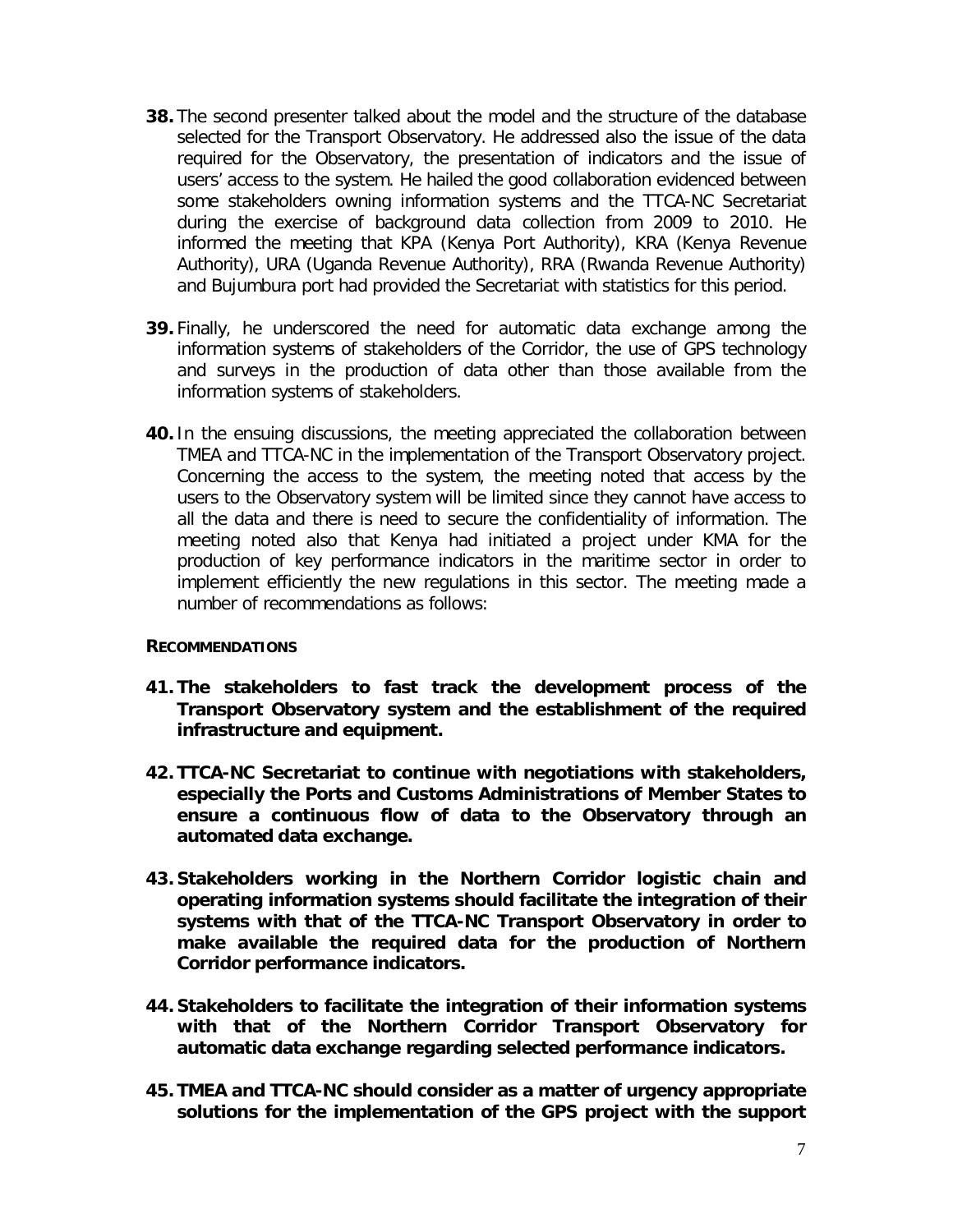**of the Carriers' Associations operating along the Northern Corridor, in order to feed the Observatory with the necessary data for the production of road transport performance indicators.**

### *2) Audit of Border Posts along the Northern Corridor*

- **46.** A representative from the Secretariat presented a progress report on performance audit study of border posts along the Northern Corridor. After introducing the context in which the study was conducted, he informed the meeting that this activity was carried out with the support of SSATP. For this purpose, a Consultant was recruited and has already begun work on the ground since the month of September 2011. As a result of difficulties encountered on the ground, the consultant was unable to submit the first report which was expected in the month of November 2011.
- **47.** The Meeting took note of the Progress Report of activities, and requested for further audit in Malaba, Busia and Katuna/Gatuna border posts. Further, the meeting made the following recommendations to the Secretariat:

#### **RECOMMENDATION**

**48. The Secretariat must extend performance analysis on all border posts along the Northern Corridor; and that the 2012 audit should be extended to cover Akanyaru-Haut/Kanyaru-Haut (Burundi/Rwanda), Gisenyi/Goma (Rwanda/DRC) and Mpondwe/Kasindi (DRC/Uganda) border posts. The remaining border posts will be considered at a later stage.**

## *3) Implementation of the Comparative Transport Cost Analysis Study in the Northern Corridor region.*

- **49.** A representative from the Secretariat presented the implementation plan for the recommendations formulated by the Comparative Transport Cost Analysis Study in the Northern Corridor region. He recalled the report of this study was adopted by the TTCA-NC Executive Committee during its 33<sup>rd</sup> meeting that took place in Mombasa, Kenya, from the  $22<sup>nd</sup>$  to  $25<sup>th</sup>$  November 2010, and a plan for implementation and a summary of the report were sent to stakeholders for implementation.
- **50.** While opening the debate, the Chairman of the meeting invited delegates from Member States to give a brief overview on the status of implementation of the above study.
- **51.** The delegates from Kenya informed the meeting about the progress in the implementation of the recommendations formulated by the study. The Meeting took note of the following activities which have already started: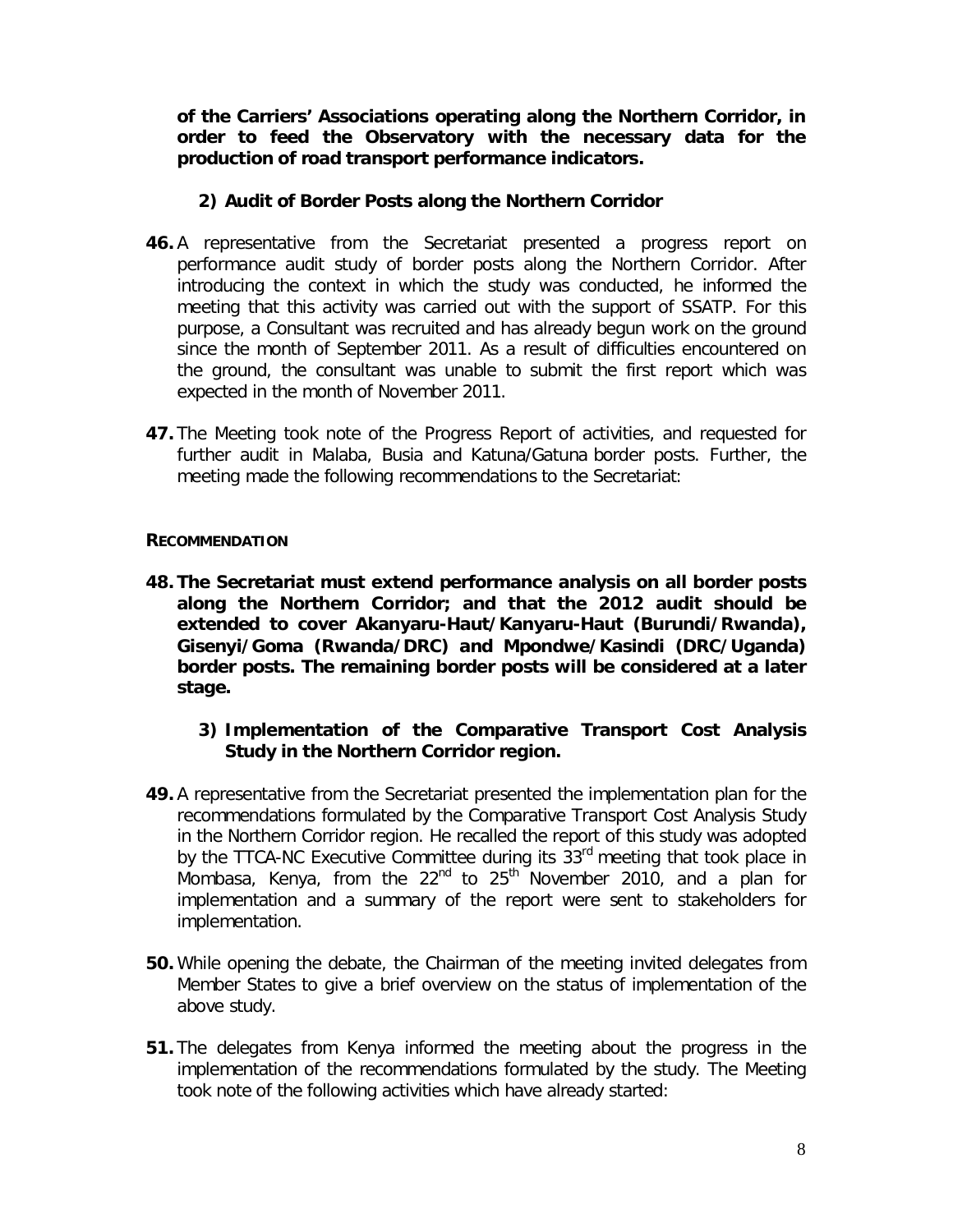- a. Integration of KRA Simba 2005 and KPA KWATOS systems with other systems under the "Manifest Management System (MMS)" ;
- b. The Port of Mombasa is now operating 24 hours around the clock, seven days per week; and that CFS are in the process of adopting the same system and other actors in the port involved in cargo clearing.
- c. The improvement of CFS efficiency system is under way with the new regulation in the maritime sector, as well as activities related to the reduction of shipping and port tariffs.
- d. Formulation of Terms of Reference for a consultancy to provide options for a Regulatory Framework which promotes fair competition within and between different modes of transport. An MOU was signed between Uganda and Kenya for the development of standard gauge railway between Mombasa-Kampala.
- e. With regard to the promotion and development of inland waterway transport on Lake Victoria to divert cargo from road transport to railway and maritime transport, KPA is expected to commence operations at the Port of Kisumu from July 2012.
- f. KPC has plans to develop common user facilities suitable and compatible to all mode of transport in Nairobi and its vicinity.
- **52.** Burundi informed the Meeting about the difficulties encountered by road transporters along the Northern Corridor, with regard to axle weight inspections for trucks fitted with « Super-Single » tyres particularly in Uganda, and multiplicity of tariffs and rates relative to transit charges.

#### **RECOMMENDATIONS**

- **53. In the ensuing discussions, the Meeting recommended that « supersingle» tyres be considered and recognized as double tyres as is the case in Kenya.**
- **54. TTCA-NC Member States should harmonize their road transit rates and charges.**

#### **D. REGIONAL REGULATIONS FOR INLAND WATERWAYS TRANSPORT IN THE EAST AFRICAN COMMUNITY (EAC) REGION.**

**55.** The representative of EAC made a presentation on Inland Waterways Transport Regulations. He started by introducing the Lake Victoria Basin Commission which is an EAC sectoral organ in charge of Inland Waterways Transport Regulations in the region. He traced the genesis of the programme on maritime safety under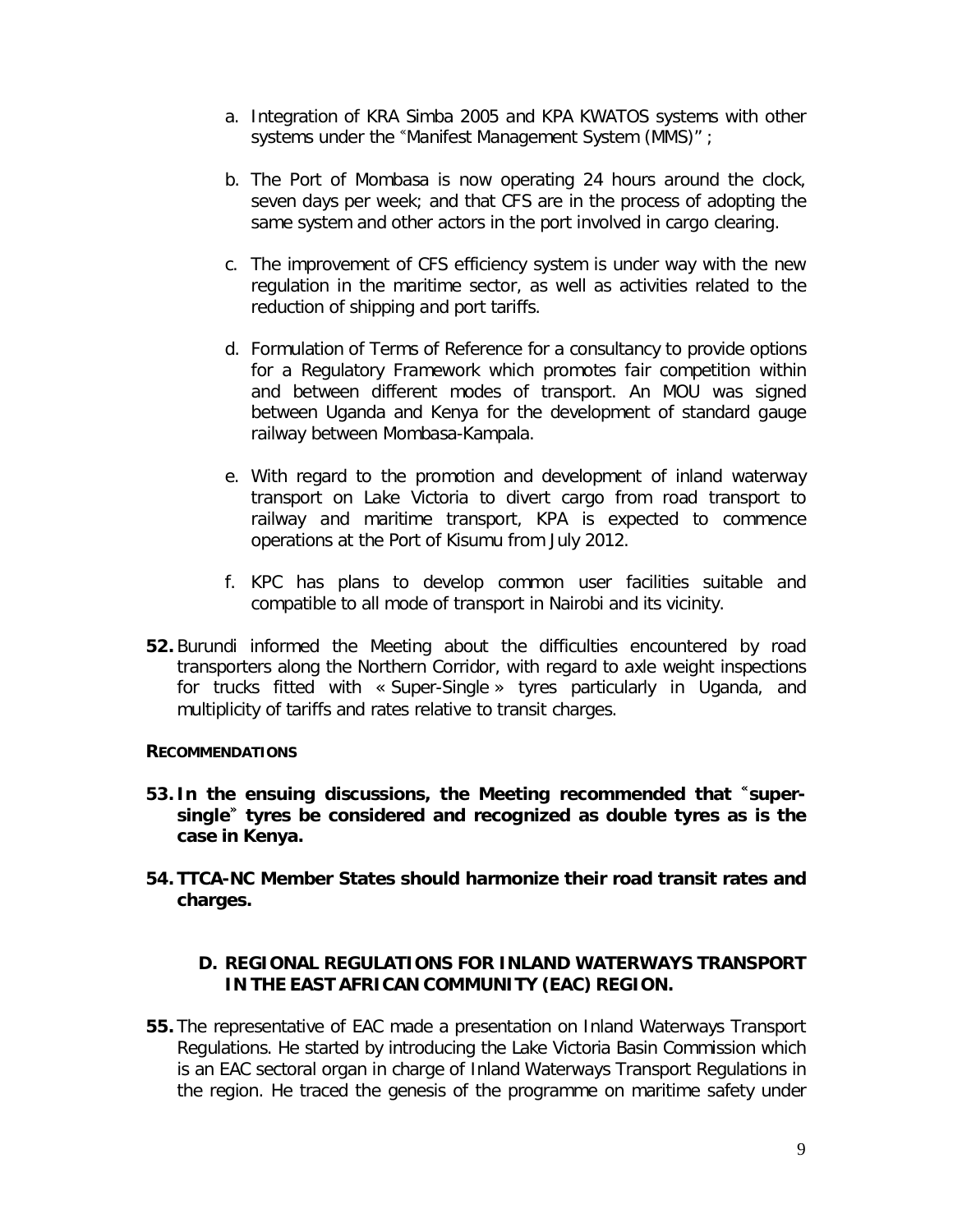the 2007 Transport Code on Lake Victoria, explaining that this Code was going to extend its coverage to other lakes in the region.

- **56.** He emphasized the importance of maritime communication and navigational aids in maritime security and the search and rescue services in case of accident. Finally, he highlighted the importance of the hydrographic study, security, safety for sustainable development in the sector.
- **57.** In the ensuing discussions, the Chairman invited Member States delegates to give their opinion on the priority of the question of regulations, security and safety in inland waterways transport in the Northern Corridor region.
- **58.** All the delegates were unanimous in declaring that the issue of regulations, security and safety was a priority for the region. Indeed, the meeting noted that the promotion and the development of inland waterways transport as well as fisheries on inland lakes and waterways required regulations and security.
- **59.** The meeting noted the importance of harmonizing shipping regulations on inland waterways in EAC with those of CICOS which are applied in DR Congo, which is not member of EAC, for the improvement of cross border navigation, especially on Lakes Tanganyika, Kivu, Albert and Edward. In particular, the meeting noted that in the case of regulations for Lake Tanganyika, the issue had already been raised at the regional level by the countries sharing its waters, namely Burundi, DR Congo, Tanganyika and Zambia.

#### **RECOMMANDATION**

**60. The meeting recommended the harmonization of shipping regulations on EAC inland waterways with CICOS, the CEMAC Code which is applicable in DR Congo which is not a member of EAC, for the improvement of cross border navigation on Lakes Tanganyika, Kivu, Albert and Edward and River Akagera.**

#### **E. MANAGEMENT SYSTEM OF SECURITY AND SAFETY DATA ON SURFACE TRANSPORT IN THE NORTHERN CORRIDOR REGION**

**61.** A representative of the Secretariat introduced the document on the management of security and safety data in surface transport. He informed the meeting that TTCA-NC covered mainly surface transport, namely road, railway, inland waterways and pipeline transport. Everybody knows that security issues are not a prerogative of road transport. Accidents and other incidents occur in all modes of transport, especially surface transport. Despite that Member States were unanimous about the negative impact of transport accidents on the socioeconomic development and the will of the Member States to develop programmes to address this situation, Member States have not put in place an appropriate system for the coordination, management and analysis of data on accidents occurring in all the modes of surface transport.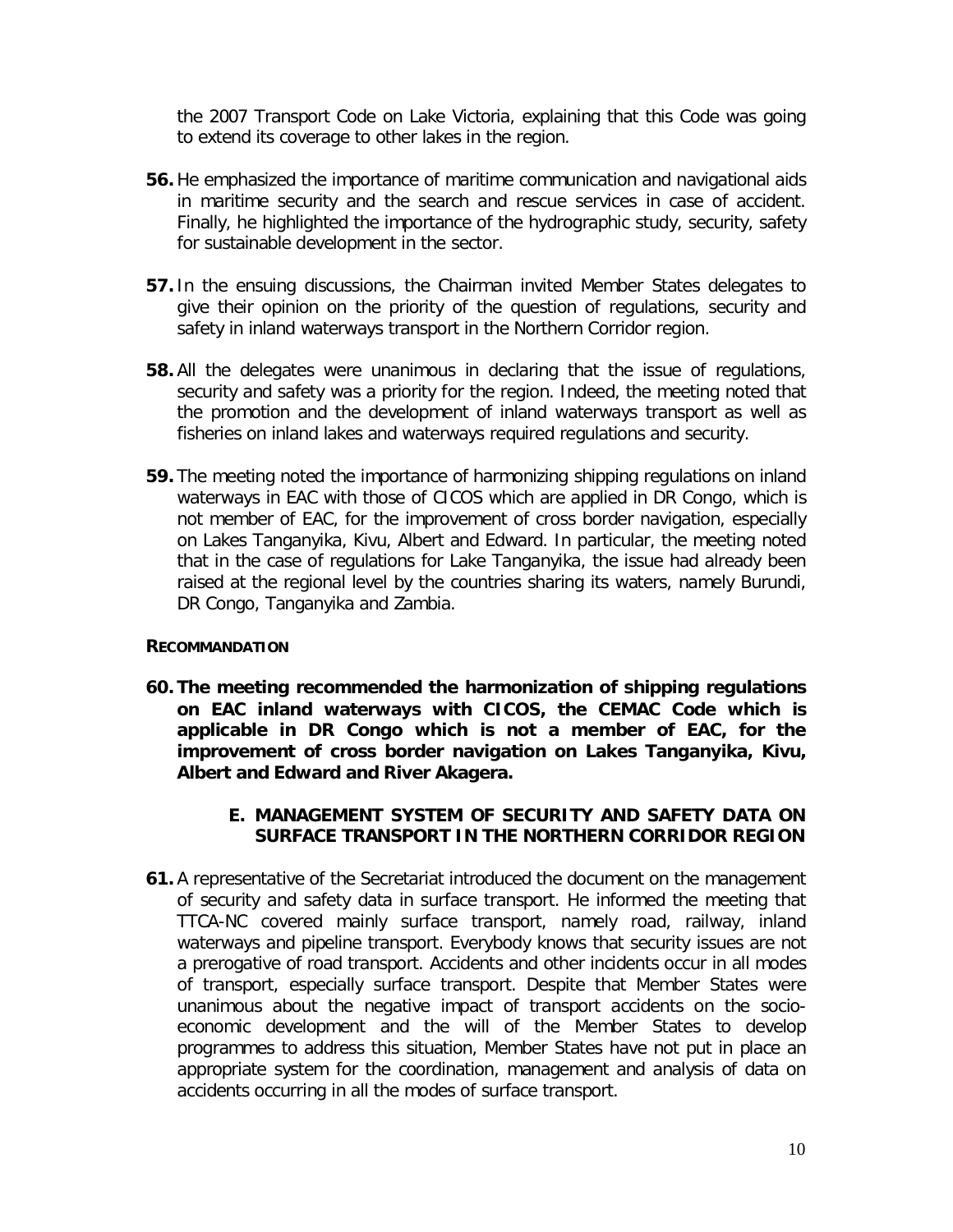**62.** In the ensuing discussions, the meeting was informed that Uganda had established an institution in charge of coordinating the collection and analysis of data on accidents. In addition, the meeting made some amendments on the road security data format.

#### **RECOMMENDATIONS**

 **The meeting made the following recommendations:**

- **63. TTCA should formulate an Action plan to reduce road traffic accidents in line with the 2015 Millennium Development Goals and the African Road Safety Action Plan within the framework of the 2011-2020 World Decade on Road Safety.**
- **64. Member States should put in place a comprehensive and adequate system for the management of data on accidents which would record all the information collected at the time of the accident by the relevant authority in all modes of surface transport, both at the regional and Member States level.**
- **65. The Secretariat of the TTCA-NC together with Member States should harmonize data formats on accident per mode of transport on one hand, in order to facilitate the development of action programmes and initiatives for the prevention and reduction of accidents and, on the other, facilitate the comparison, monitoring and evaluation.**
- **66. The Secretariat should include the amendments made to the formats of data on safety and develop formats of data on safety in the other modes of surface transport.**

#### **F. PROGRESS REPORT ON 2007-2012 STRATEGIC PLAN EVALUATION STUDY AND FORMULATION OF 2012-2016 STRATEGIC PLAN**

**67.** A representative from the Secretariat presented a Progress Report on the evaluation study of the Strategic Plan (2007-2011), and the second TTCA-NC Strategic Plan (2012-2016). He said that during the 33<sup>rd</sup> TTCA-NC Executive meeting held in Mombasa, Kenya from the  $22<sup>nd</sup>$  to  $23<sup>rd</sup>$  November 2010, the Secretariat was directed to conduct an integral evaluation on the realization of the 2007-2011 Strategic Plan, and proceed with the formulation of the second TTCA-NC Strategic Plan for period 2012-2016. Due to lack of financial resources, the Secretariat approached and obtained support from UNECA. In this regard, UNECA has already recruited a consultant and the study is expected to start in November 2011. The presenter said the delay in starting the study was due to the very long tendering procedures.

#### **RECOMMENDATIONS**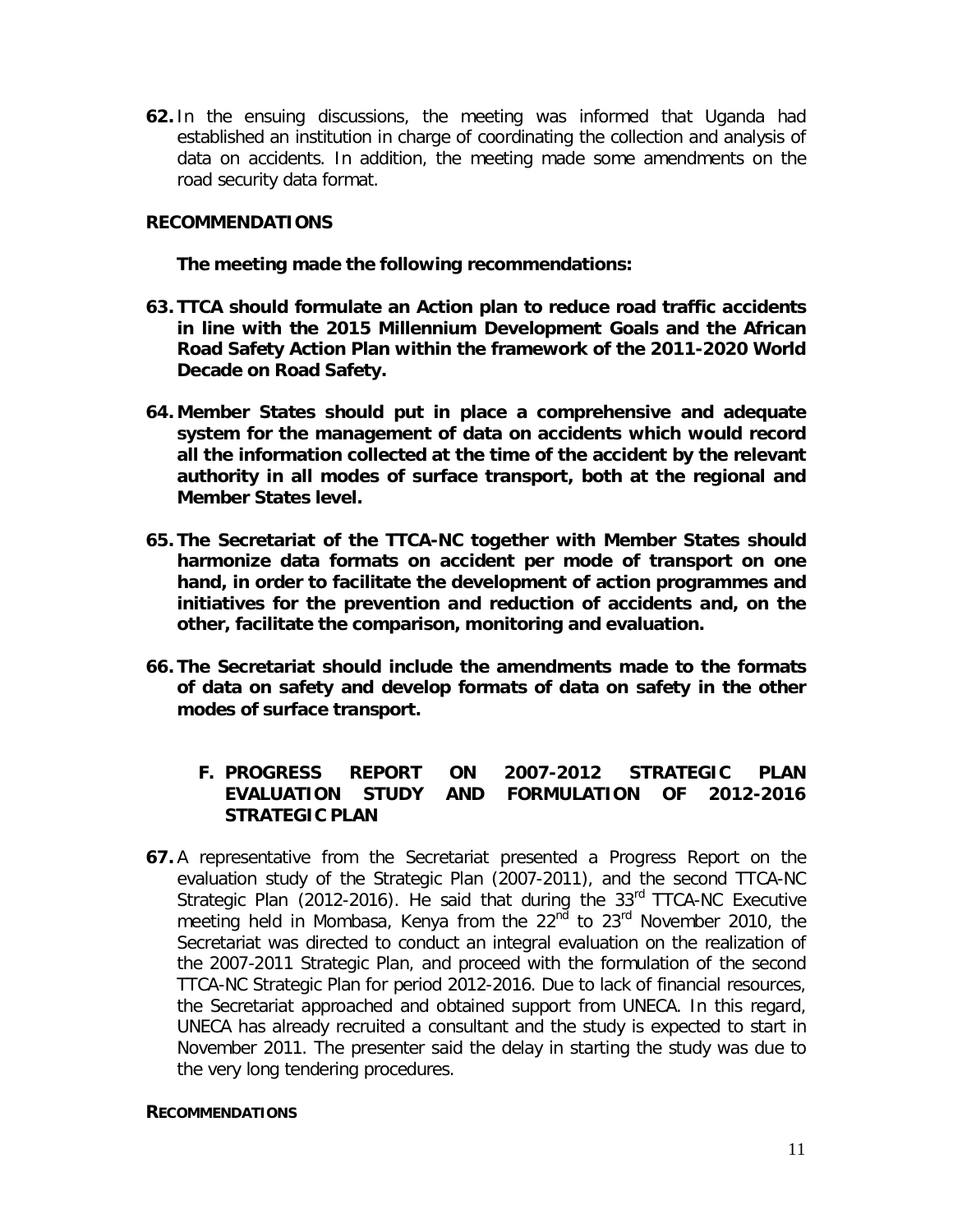- **68. To continue with the implementation of the on-going 2007-2011 strategic plan activities while awaiting the end of the study;**
- **69. To integrate new activities identified during the year 2011 and whose implementation is deemed as a priority;**
- **70. To fast track the roll-out of the study so as to allow the adoption of the new strategic plan by TTCA-NC Executive Committee during its first meeting in the year 2012.**

### **G. ADOPTION OF 2012 PROGRAMME OF ACTIVITIES FOR TRANSPORT STRATEGIC PLANNING AND POLICIES**

**71.** A representative from the Secretariat presented the draft project on 2012 programme of activities for approval. After debate, this programme of activities was adopted. The adopted programme of activities is attached in **Annexe 3** of the present report.

## **VII. AOB**

**72.** Only a single issue was raised in AOB regarding gender representation in TTCA-NC Secretariat. The Acting Executive Secretary recalled that the Permanent Secretariat is an equal opportunity employer and that the Board had already made a resolution on gender representation within the Secretariat's staff during its 32<sup>nd</sup> sitting in Kigali.

#### **VIII. DATE AND VENUE OF THE NEXT MEETING**

**73.** The next meeting will be held during the fourth quarter of the year 2012. The Secretariat will consult with DRC on the possibility of hosting the next Committee meeting, whose date and venue will be communicated by the Secretariat once they are confirmed.

#### **IX. VISIT TO BUJUMBURA PORT FACILITIES AND ROAD STATION**

**74.** Under the coordination of Burundi Revenue Authority, the participants visited the Bujumbura Port facilities and Bus/Truck Terminal, as well as Gatumba/Kavimvira Border Post (Burundi/DR Congo).

## **X. ADOPTION OF THE REPORT**

**75.** The report was adopted with amendments.

#### **XI. CLOSURE OF THE MEETING**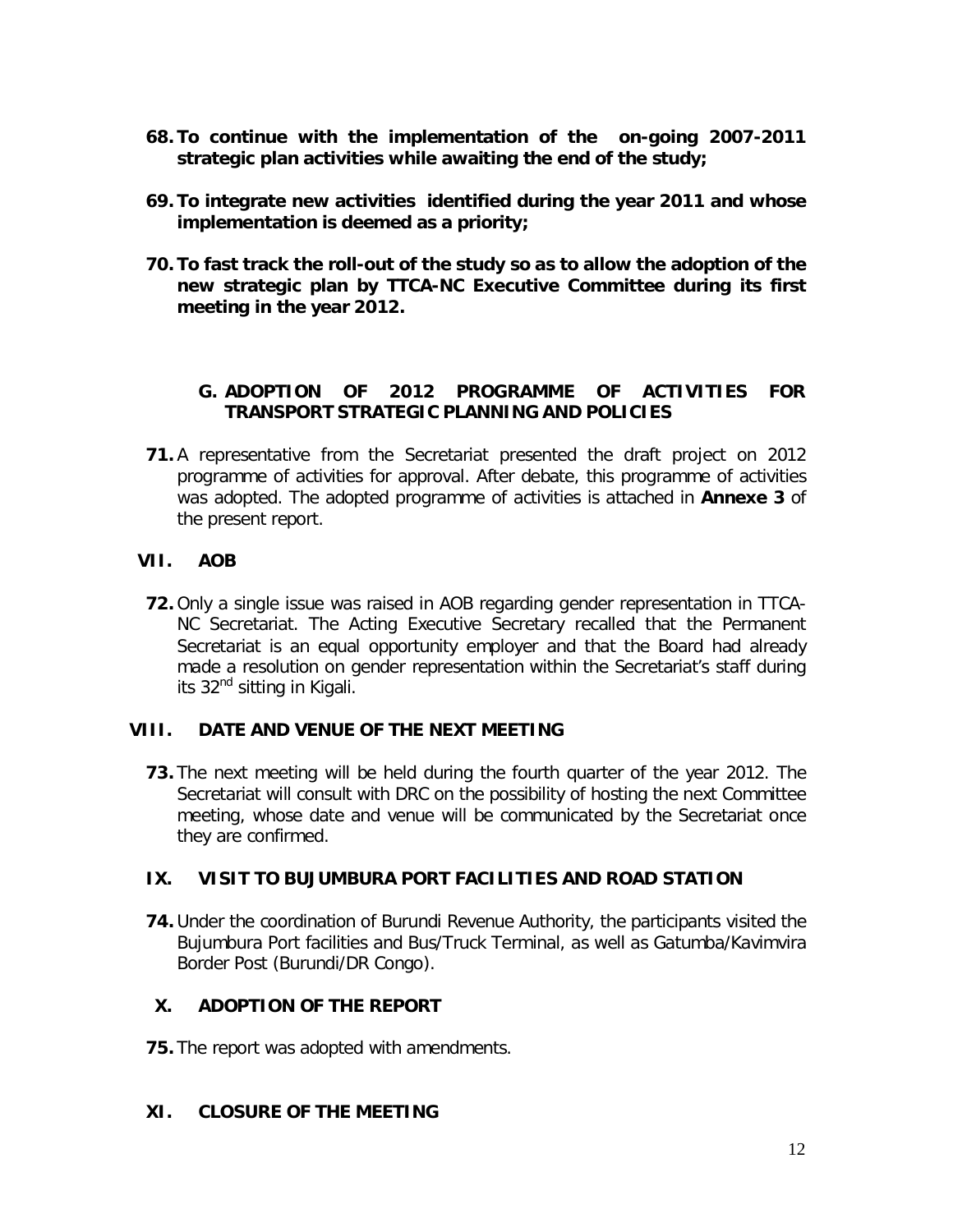- **76.** After discussion of all Agenda items, the representative of ISCOS, on behalf of all Regional and International Institutions, expressed gratitude to His Excellency the President and the people of Burundi for the warm hospitality extended to all the delegates since their arrival in the country. He also thanked Burundi Revenue Authority and the TTCA-NC Permanent Secretariat for the efficient organization of the meeting. In conclusion, he thanked all the Northern Corridor Member States for their support in the implementation of various TTCA-NC programmes.
- **77.** The TTCA-NC Acting Executive Secretary, Mr Philip MWANTHI thanked the Bureau for the ensuring the success of the 4<sup>th</sup> Technical Committee Meeting on Policies and Strategic Planning. He expressed hope that delegates will remain and actively participate in the  $\check{\mathbf{6}}^{\text{th}}$  Technical Committee Meeting on Customs and Trade Facilitation scheduled to begin immediately. He also thanked all the present delegates for their contribution and support in various activities undertaken along the Northern Corridor, saying no efforts will be spared to make sure the expected results are achieved.
- **78.** In conclusion, the Chairman of the meeting thanked the participants for their commitment, particularly the Member States of the Northern Corridor as well as the development partners for having contributed to the meetings' deliberations. He then declared the  $4<sup>th</sup>$  Technical Meeting on Policies and Strategic Planning officially closed.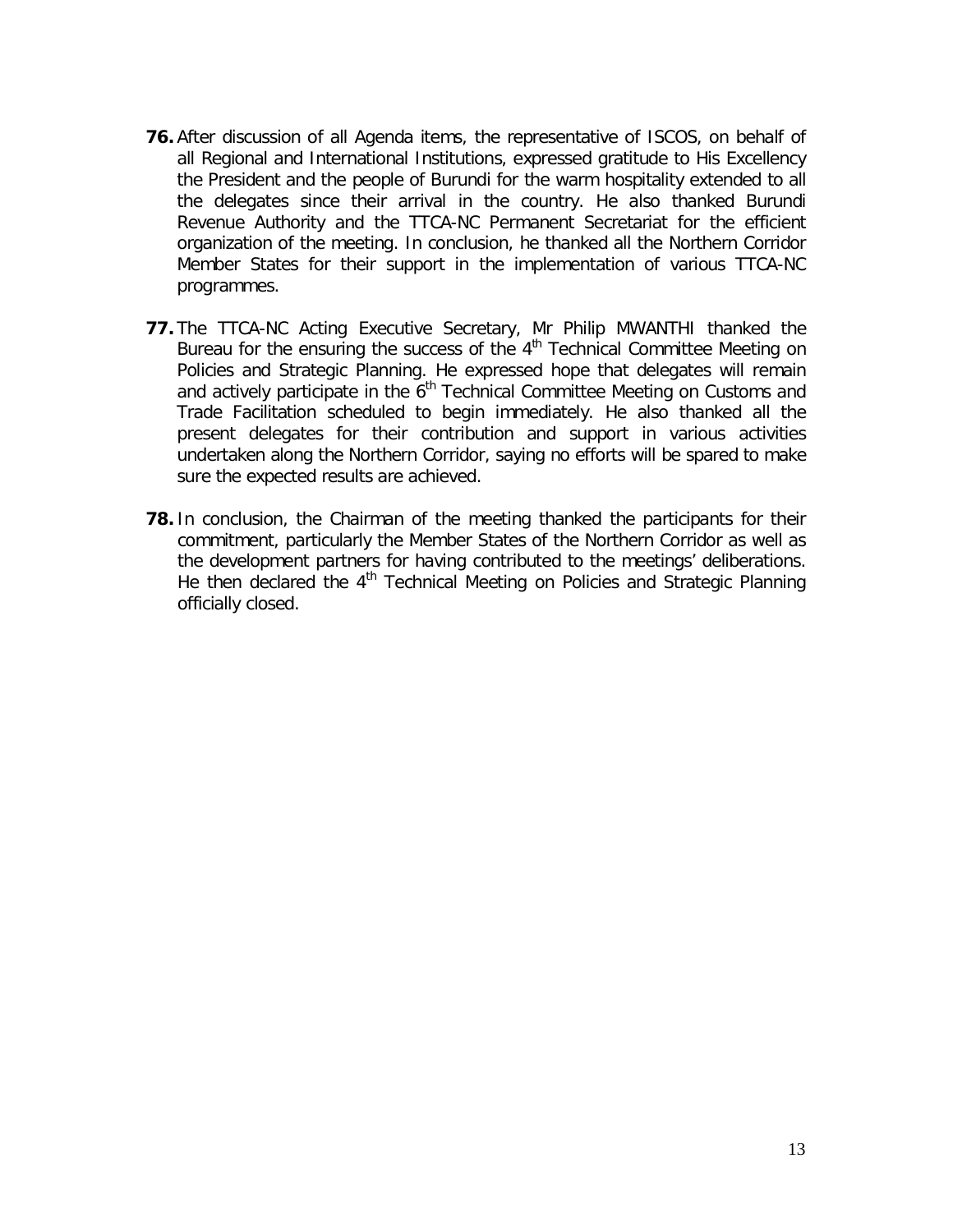#### **ANNEX I**

### **LIST OF PARTICIPANTS 4TH MEETING OF THE COMMITTEE ON TRANSIT TRANSPORT POLICY & STRATEGIC PLANNING**

## **LISTE DES PARTICIPANTS LA 4IÈME REUNION DU COMITE SUR LES POLITIQUES ET LA PLANIFICATION STRATEGIQUE DU TRANSPORT DE TRANSIT**

#### **HOTEL SOURCE DU NIL – BUJUMBURA, BURUNDI 17-18 NOV 2011**

#### **BURUNDI**

- 1. Vital Narakwiye, Senior Adviser/Cabinet, Ministry of Transport, Public Works & Equipment, B P 1860, Bujumbura, Burundi, Tel: +257 77745735 Email: narakwiyevital@yahoo.fr
	- 2. Pierre Bayihishako, Director of Road Planning, Office des Routes, Avenue Heha, Q. Kabondo, B P 6675, Bujumbura, Burundi, Tel: +257 22222940, Fax: +257 22220959 Email: bapierresimon@yahoo.fr
	- 3. Vincent Nitereka, Conseiller, Ministère du Commerce, Industrie, Mutanga Nord, Bujumbura, Burundi, Tel: +257 77799123 Email : vinitereka@yahoo.fr
	- 4. Gloriose Ntibarutaye, Conseillère, Ministère du Commerce, B P 492, 3<sup>eme</sup> Etage – 327, Bujumbura, Burundi, Tel : +257 79969082, Fax: +257 22225595 Email: ntiba70@yahoo.fr
	- 5. Norbert Barutwanayo, Conseiller au Département des Transports Intérieurs, Ministère des Transports des Travaux Publiques et de l'Equipement, Cibitoke, 15 Avenue No.124, Tel : +257 79211109 Email : barutwanorbert@yahoo.fr
	- 6. Dukundane Dieudonne, Director, International Transport Department, Ministry of Transport, Public Works and Equipment, P O Box 1860, Bujumbura,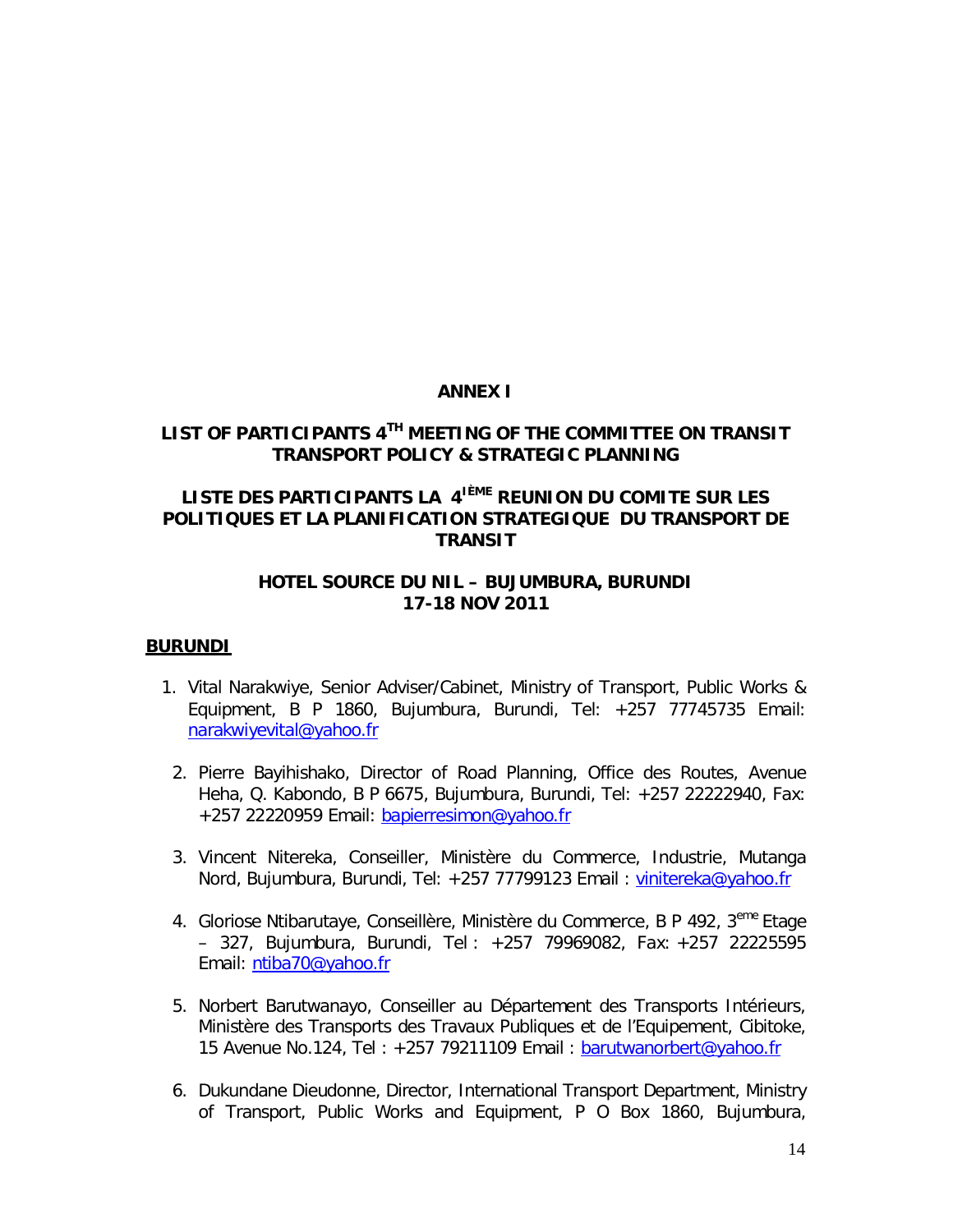Burundi, Tel : +257 77657589 Fax: +257 22223346 Email: dukundaned@yahoo.fr

- 7. Melchiade Niyonzima, Private Sector, Transporter, Q Industriel, Tel: +257 78802106 Email: melchiade76@yahoo.fr
- 8. Nzohabonimana Alexis, Managing Director, Office du Thé du Burundi, P O Box 2680, Bujumbura, Burundi, Tel : +257 77746082, Fax : +257 22224657 Email : nzohabal@yahoo.fr
- 9. Ndayishimiye Jean-Pierre, Chief of Administration Board, Road Authority, Public Works, Bujumbura, Burundi, Tel: +257 77745477 Email: ndayjp2000@yahoo.fr
- 10.Pacelli Sindaruhuka, Technical Advisor, National Assembly, Kigore, Burundi, Tel: +257 79933631 Fax: +257 75 256494, Email: sindpa@yahoo.fr
- 11. Masumbuko Jean de Dieu, Conseiller Technic, Ministère des Transports, Rohero, Bujumbura, Burundi, Tel: +257 79904937, Email: massopjess@yahoo.fr
- 12.Ndayitwayeko Venuste, Technical Advisor, Ministry of Transports, Public Works and Equipment, P O Box 1860, Bujumbura, Burundi, Tel : +257 79150803 Fax : +257 22226840 ndayitwayeko@yahoo.fr
- 13.Muhimpundu Fiacre, Office Burundais des Recettes, OBR Media Advisor, Emmaris Pathway Building, +257 22276150/75427304 Email: monfiacre@yahoo.fr
- 14.Buhire Aimé Charles, Office Burundais des Recettes, Bujumbura, Burundi, Tel: 257 77729711 Email: burundibuhire@yahoo.fr
- 15.Ruhara Jean Bosco, Conseiller à la D.G.T/Point Focal de l'Observateur des Transports ACTT-CN, Ministère des Transports des Travaux Publiques et de l'Equipement, Bujumbura, Burundi, Tel : +257 78865325 Email: ruharabos@yahoo.fr
- 16. Mbonabuca Athanase, Directeur Général de Transports, Ministère des Transports des Travaux Publiques et de l'Equipement, Burundi Tel : +257 79952534/22219324 Email : athanasembonabuca@yahoo.fr
- 17.Nidufasha Dieudonne, Technical Advisor, Fédération Nationale des Transporteurs du Burundi, Rohero II, Chausee P.L.R., Tel: +257 79294880 Email : deusnidu1@yahoo.fr

#### **DEMOCRATIC REPUBLIC OF CONGO**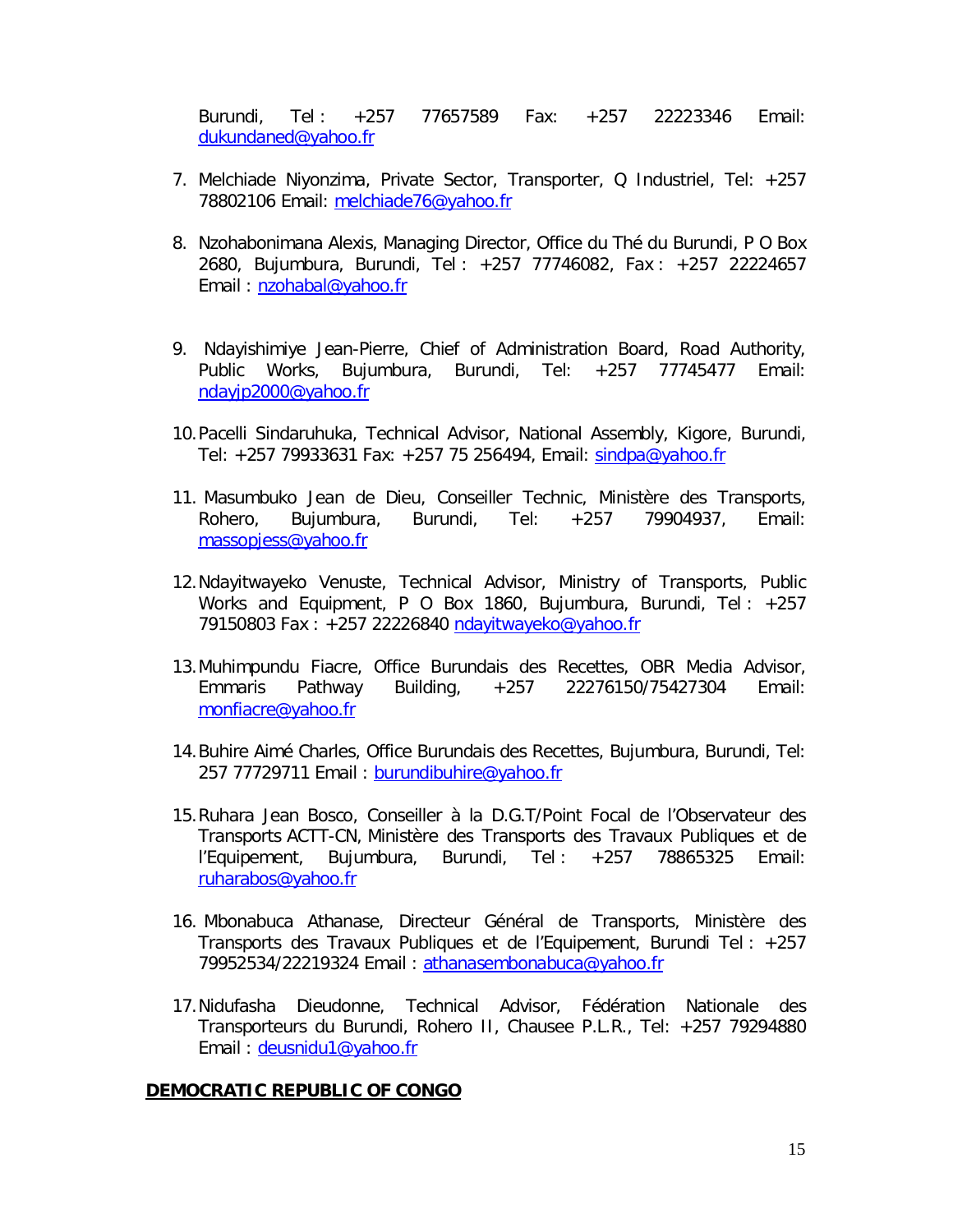- 18.Jean-Paul Makinde, Directeur, Office Congolaise de Contrôle, Bukavu, R D Congo, Tel:  $+243$  814383761 Email: occ\_direct@yahoo.fr, kingojean@yahoo.fr
- 19.Raymond Katambwe, Directeur ; Office Congolaise de Contrôl, Uvira, R D Congo, Tel : +243 998666777 Email : katambwe@gmail.com
- 20.Kabulu Monji, Directeur, Regie des Voies Fluviales (RVF), Kalemie, R D Congo, Tel : 257 998848246 Email : josephkabulu@yahoo.fr
- 21.Ntambwe Kanku Evariste, Directeur des Douanes, Direction Generale des Douanes & Accises, 85, Avenue des Orchidees, Quartier de Volcan, Commune de Goma/Nord Kivu, R D Congo Tel: + 243 998802476 Email: evantambwe@yahoo.fr
- 22. Nkongolo Kabila M. Jean-Baptiste, Directeur des Douanes Accises, Direction Générale des Douanes & Accises, Avenue Lumumba, Ville de Kisangani, Province Orientale, R D Congo Tel: +243 997776958, Email: nkokabilajb@yahoo.fr
- 23.Zoé Bokanya Lomboto, Directeur Provincial Sud Kivu, Direction Générale des Douanes et Accises, Province de Sud Kivu, Bukavu, R D Congo Tel: +243 999923630 Email: zowe\_bokanya2@yahoo.fr
- 24.Ngatchebo Nzoli Felly, Controleur des Douanes, DGDA, Blvd du 30 Juin, Place Le Royal, Immeuble Sankuru, Kinshasa, R D Congo, Tel : + 243 998130225 Email : felly\_ngatchebo@yahoo.fr
- 25.Peter Molisho bin Bolinde, Inspecteur des Douanes, D.G.D.A., Bld 30 Juin, Kinshasa, R D Congo Tel: +243 997021474, Email: petermolisho@yahoo.fr
- 26.Wilanga Monga Mosamba, Directeur, SONAS s.a.r.l., Av. Mayanganga, Q. CPA./Mushi-com, Mont. Ngafula/Kinshasa Tel: +243 813942705 Email: contact@sonasrdc.com

#### **KENYA**

- 27.Tom K. Mailu, Corporate Planning Manager, Kenya Pipeline Co. Ltd, P O Box 73442 – 00200, Nairobi, Kenya, Tel: +254 20 2606500, Fax: +254 20 3540032, Email: tom.mailu@kpc.co.ke
- 28.James Mwayayi, OPS Officer, Kenya Ports Authority, P O Box 95009 80100, Mombasa, Kenya, Tel: +254 41 2112999, Fax: +254 41 2311867 Email: jmwayayi@kpa.co.ke
- 29.Benedict Kimau, Safety, Health & Environment Manager, Kenya Railways, P O Box 30121-00100, Nairobi, Kenya, Tel: +254 20 2210111, Fax:+ 254 20 340049, Email: kimau@krc.co.ke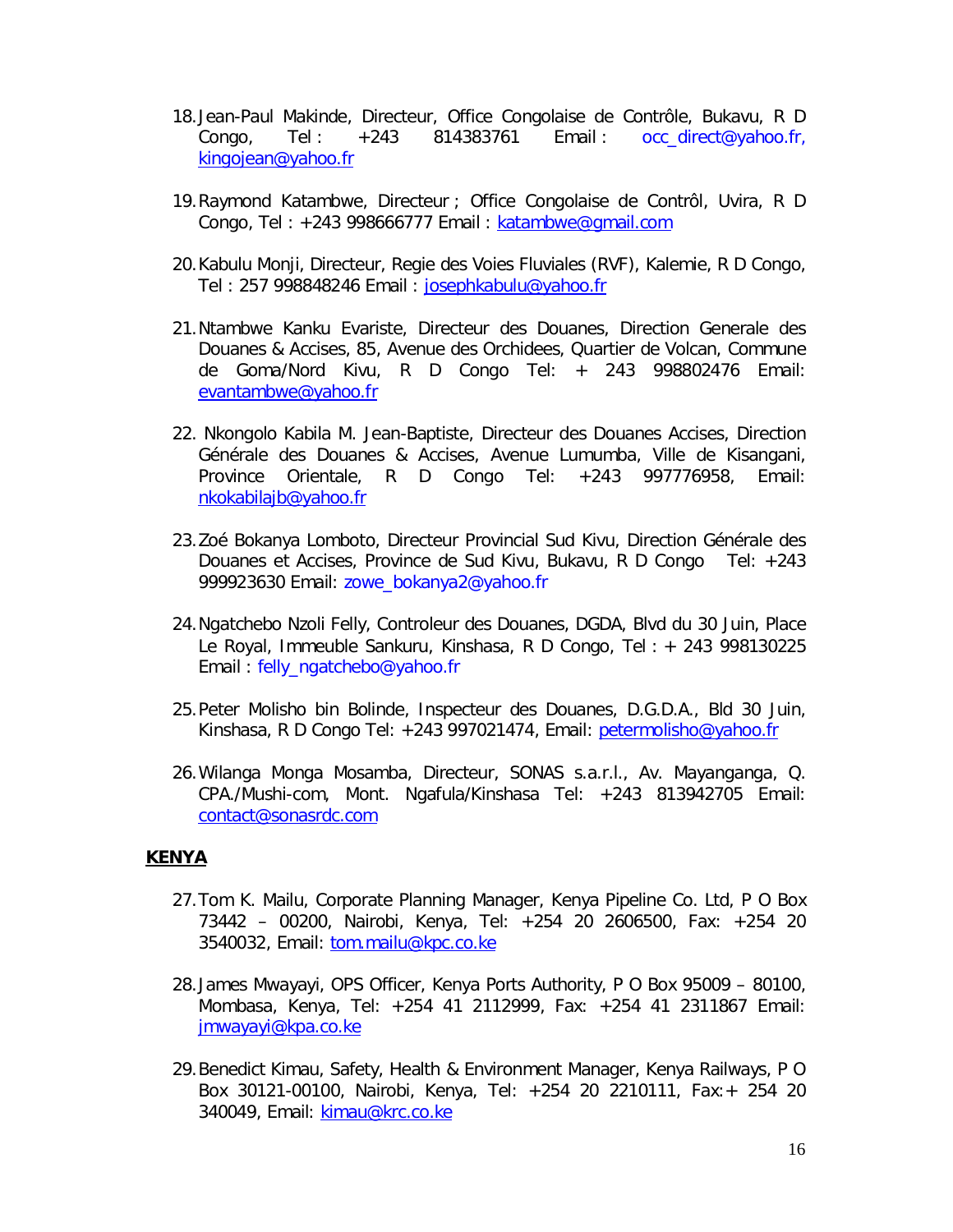- 30.Juma Ahmed Ali, Asst. Monitoring Officer, Kenya Maritime Authority, P O Box 95076-80104, Mombasa, Kenya, Email: info@kma.go.ke/jahmed@kma.go.ke
- 31.Joshua Masila Kimulu, Senior Economist, Ministry of Trade, P O Box 30430- 00100, Nairobi, Kenya, Tel: +254 721 336250, Email: Joshuakimuluu@yahoo.com
- 32.Eng. Joseph S. Khisa, Manager (Planning), Kenya National Highways Authority, P O Box 49712-00100, Nairobi, Kenya, Tel: +254 722 527766 Email: jskhisa@yahoo.com

#### **RWANDA**

- 33.Innocent Hagenimana, Senior Transport Engineer, RTDA/Mininfra, P O Box 6674, Kigali, Rwanda, Tel: +250 782369174 Email: hagenza@gmail.com
- 34.Dominique Rurangirwa, Legal & Road Safety Expert, Ministry of Infrastructure, P O Box 24, Kigali, Rwanda, Tel: +250 788500756 Email: domirura@yahoo.fr
- 35.Musekeweya Beatrice, Senior Transit Officer, Customs Services Department, Rwanda Revenue Authority, P O Box 3987, Kigali, Rwanda, Tel: +250 788862166 Email: beatrice.musekeweya@rra.gov.rw/museke1@yahoo.fr
- 36.Mukarugwiza Laurence, Professional in Charge of Regional Integration, Ministry of Trade and Industry, P O Box 73, Kigali, Rwanda, Tel: +250 788762846 Email: laurence307@yahoo.fr
- 37.Tan Bee Teng, Operations Manager, Magerwa, Rwanda, Email: bt.tan@portek.com
- 38.Sekanyana Aimable, Head of Special Projects, MAGERWA, P O Box 380 Kigali, Tel: +250 788539258 Email: aimable.sekanyana@magerwa.com/s\_aimable@hotmail.com

#### **UGANDA**

39.Charles Kateeba, Chief Mechanical Engineer, Uganda Railways Corporation, Plot 57, Nasser Rd, P O Box 3067, Tel: +256 772587439 Fax: +256 414344405 Email: cakateeba@yahoo.co.uk

#### **INTERNATIONAL ORGANIZATIONS**

40.Archie Mgondah, Secretary General, ISCOS, Off Links Road, Nyali, Next to AAR, P O Box 89112-80100, GPO, Mombasa, Kenya, Tel: +254 720 102574 Fax: +254 41 4470645 Email: iscos@ikenya.com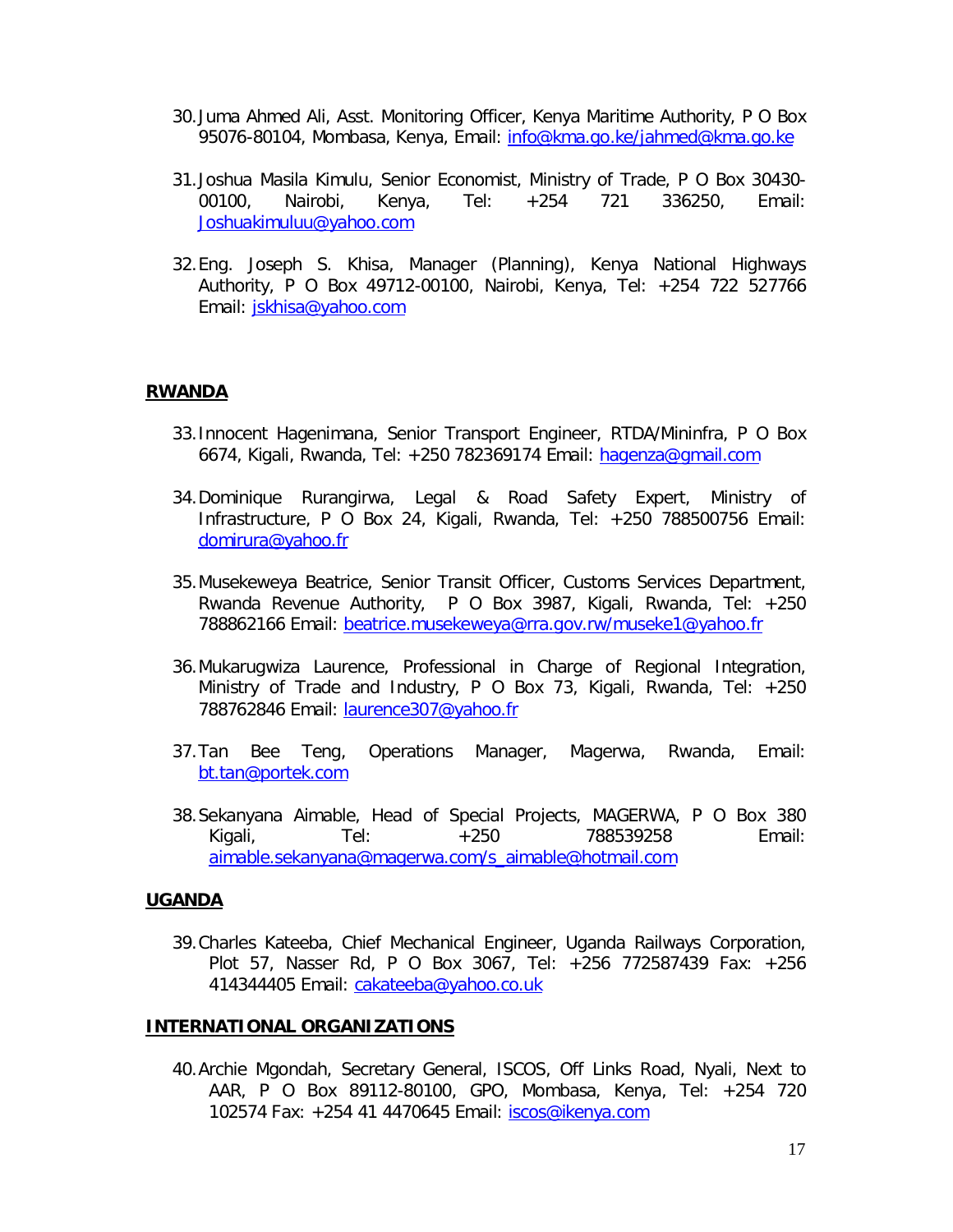- 41.John Mwanza, Director of Shipping, Ports and Freight Services, ISCOS, P O Box 89112, Mombasa 80100, Kenya, Tel: +254 41 4470644, +254 722502718/736758893 Email: iscos@ikenya.com/johnmwanza2008@yahoo.com
- 42.Ntibarekerwa Jerome, Secretary General, PMAESA, P O Box 99209, Mombasa, Kenya, Tel: +254 41 2223425, Email: pmaesa@pmaesa.org
- 43.Callixte Ntamutumba, Transport Economist, PMAESA, P O Box 99209, Mombasa, Kenya, Email: ntamutumba@hotmail.com
- 44.Athman Mohamed, Trademark East Africa, P O Box 313 00606, Nairobi, Kenya, Tel: +254 20 4235000 Email: athman.mohamed@trademarkea.com
- 45.Silas Kanamugire, Transport & Trade Facilitation Adviser, Trademark East Africa, P O Box 313 – 00606, Nairobi, Kenya, Tel: +254 734824052 Email: silas.kanamugire@trademarkea.com
- 46.Gerson Fumbuka, Maritime Transport Safety Officer, EAC/Lake Victoria Basin Commission, P O Box 1510, Kisumu, Kenya, Tel: +254 57 2026344, Fax: +254 57 2026324 Email: fumbuka@lvbcsec.org

#### **INTERPRETERS**

- 47.Louis Burakuvye, Interpreter, P O Box 7076, Bujumbura, Burundi, Tel: +257 79984777 Email: louisburas@yahoo.fr
- 48.Aimé Banyiyezako, Freelance Conference Interpreter, P O Box 1658, Burundi, Tel: +257 76995748 Email: comfacilitation@gmail.com

#### **TRANSLATORS**

- 49.Canisius Rusagara, Translator, B P 6284, Kigali, Rwanda, Tel : +250 788461256 Email : rusac1@yahoo.com
- 50.John Karanja, Interpreter/Translator, P O Box 12384-00100, Nairobi, Kenya, Tel: +254 722 420641 Email: frenchjk@yahoo.fr

#### **TECHNICIAN**

51.Gérard Coyitungiye, Technician Interpreter (Simultaneous), ICGLR, Bujumbura, Burundi, Tel:+257 7913731 Fax: +257 22256828 Email: gerard.coyitungiye@gmail.com

#### **TTCA SECRETARIAT - Tel : +254 729923574/733532485, Email: ttca@ttcanc.org**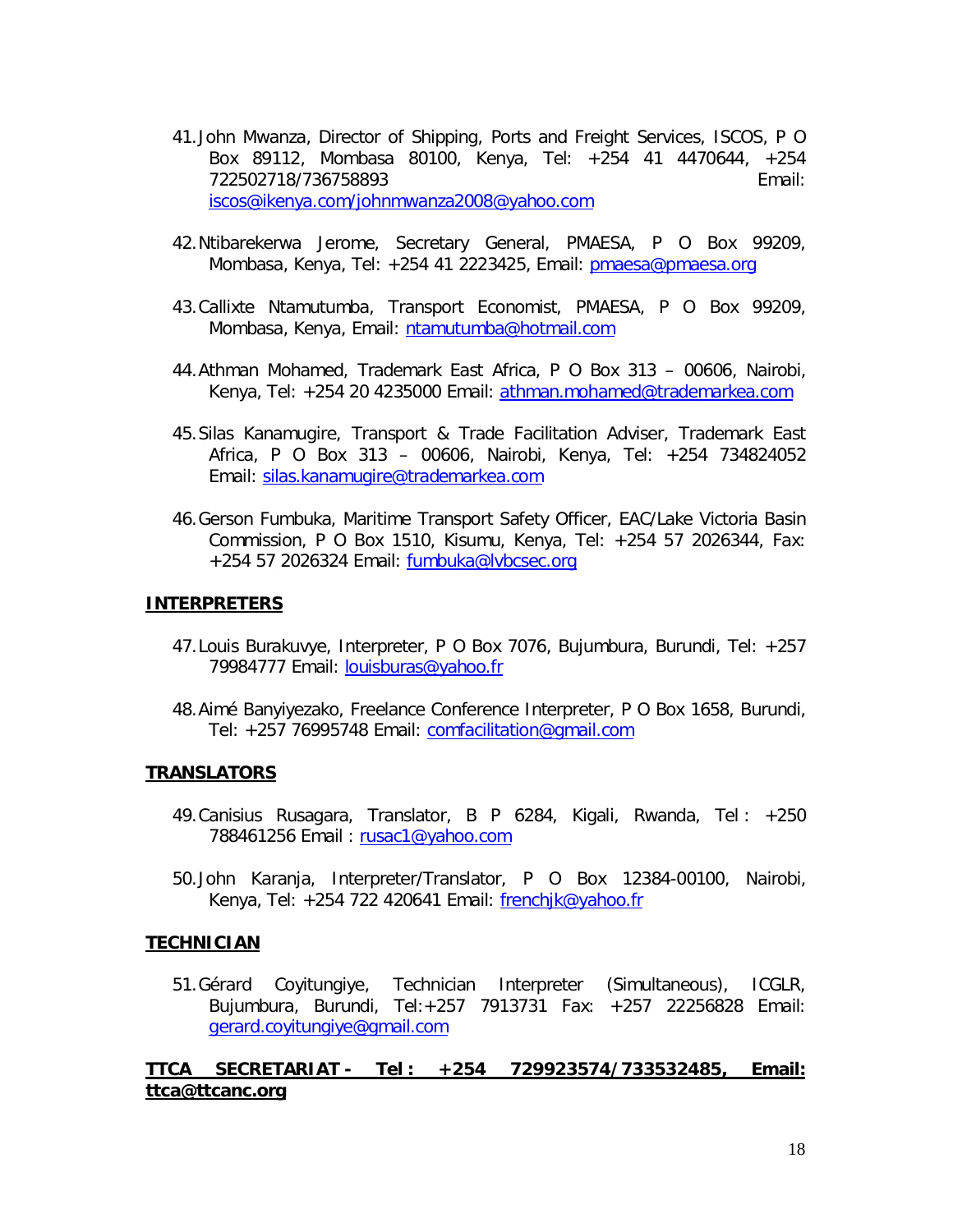- 52.Philip Mwanthi, Ag. Executive Secretary, TTCA, P O Box 34068 80118, Nyali, Mombasa, Tel: +254 723285900, Email: pmwanthi@ttcanc.org
- 53.Fred Tumwebaze, Head of Programme, Private Sector Promotion, P O Box 34068 – 80118, Nyali, Mombasa, Tel: +254 714906034 Email: ftumwebaze@ttcanc.org
- 54.Aloys Rusagara, Head of Transport Policy Planning, P O Box 34068-80118, Nyali, Mombasa, Tel : +254 729381389 Email: arusagara@ttcanc.org/rusaaloys@yahoo.fr
- 55.Patrick Kebela Kebela, Assistant Programme Officer, P O Box 34068 80118, Nyali, Mombasa, Tel: +254 716000996, Email: pkebela@ttcanc.org
- 56.Alex Ruzindana, Information Technology Officer, P O Box 34068-80118, Nyali, Mombasa, Tel: +254 715641358 Email: arunzindana@ttcanc.org
- 57.Fred Paul Babalanda, Assistant Programme Officer CTF, P O Box 34068- 80118, Nyali, Mombasa, Tel: +254 715641568, Email: pbabalanda@ttcanc.org
- 58.Cyriaque Havyarimana, Conference Officer, P O Box 34068-80118, Nyali, Mombasa, Tel: +254 714226472, Email: chavyarimana@ttcanc.org
- 59.Venant Ntahonsigaye, Consultant, P O Box 34068-80118, Nyali, Mombasa, Tel: +254 722411136, Email: vntahonsigaye@ttcanc.org
- 60.Eric Sirali, I.T. Database Developer, P O Box 34068-80118, Nyali, Mombasa, Tel: +254 724735509 Email: esirali@ttcanc.org
- 61.Agnetta Mwinga, Administrative Assistant, P O Box 34068-80118, Nyali, Mombasa, Email: amwinga@ttcanc.org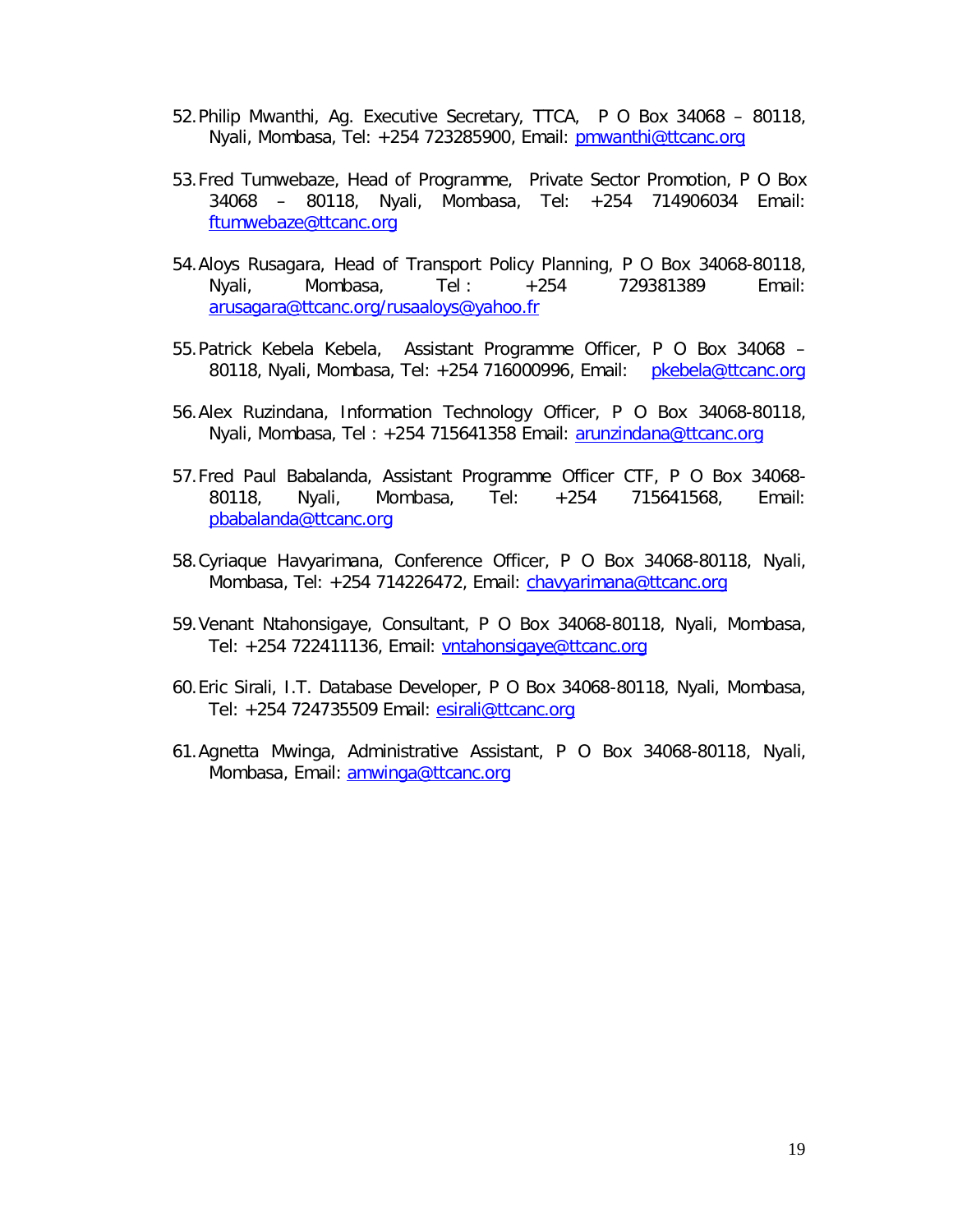## **ANNEX 2A**

#### **4 th COMMITTEE MEETING ON TRANSIT TRANSPORT POLICY AND STRATEGIC PLANNING OF THE NORTHERN CORRIDOR. 14-16 NOVEMBER 2011, BUJUMBURA, BURUNDI.**

#### **PROVISIONAL AGENDA**

#### **1. HARMONIZATION OF TRANSPORT POLICIES & REGULATIONS**

 $\checkmark$  Draft Report on Common Guidelines of transport policies of Member States of the Northern Corridor Transit Agreement (NCTA).

## **2. THE NORTHERN CORRIDOR TRANSIT AND TRANSPORT AGREEMENT IN THE NATIONAL LEGISLATIONS:**

 $\checkmark$  The Northern Corridor Agreement 2007; the Ratification process and Need for its incorporation into the national regulations of the Member States.

#### **3. PROGRESS REPORT OF THE NORTHERN CORRIDOR TRANSPORT OBSERVATORY PROJECT:**

- Designing and Development of the Northern Corridor Transport Observatory Project.
- $\checkmark$  Border Posts Audit along the Northern Corridor (Malaba, Busia, and Katuna/Gatuna).
- $\checkmark$  Implementation of the Action Plan from the Analytical Comparative Transport Costs Report in the Northern Corridor Region.

#### **4. INLAND WATERWAYS REGIONAL TRANSPORT REGULATIONS.**

 $\checkmark$  In the East African Community (EAC).

**5. DATA MANAGEMENT SYSTEM ON SURFACE TRANSPORT SECURITY AND SAFETY IN THE NORTHERN CORRIDOR REGION.**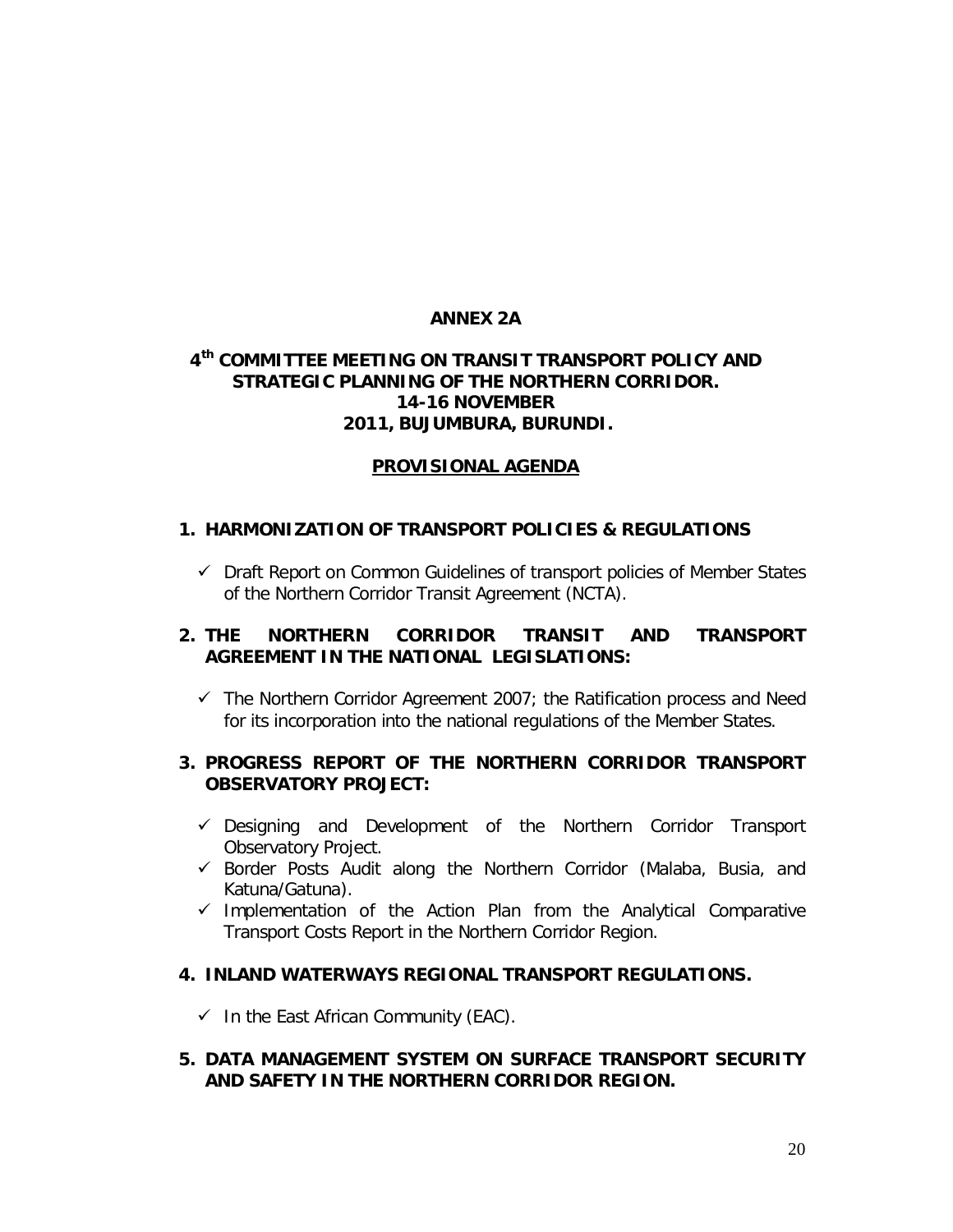- **6. PROGRESS REPORT OF THE STUDY ON EVALUATION OF THE STRATEGIC PLAN 2007-2011 AND ELABORATION OF THE STRATEGIC PLAN 2012-2016.**
- **7. ACTIVITY PROGRAM 2012.**
- **8. A.O.B.**
- **9. VISIT OF THE FACILITIES OF THE BUJUMBURA PORT; THE ROAD TERMINAL (BUJUMBURA PARKING YARD) AND GATUMBA/KAVIMVIRA BORDER POSTS.**

**10.ADOPTION OF THE REPORT.**

**11.CLOSURE OF THE 4th MEETING.**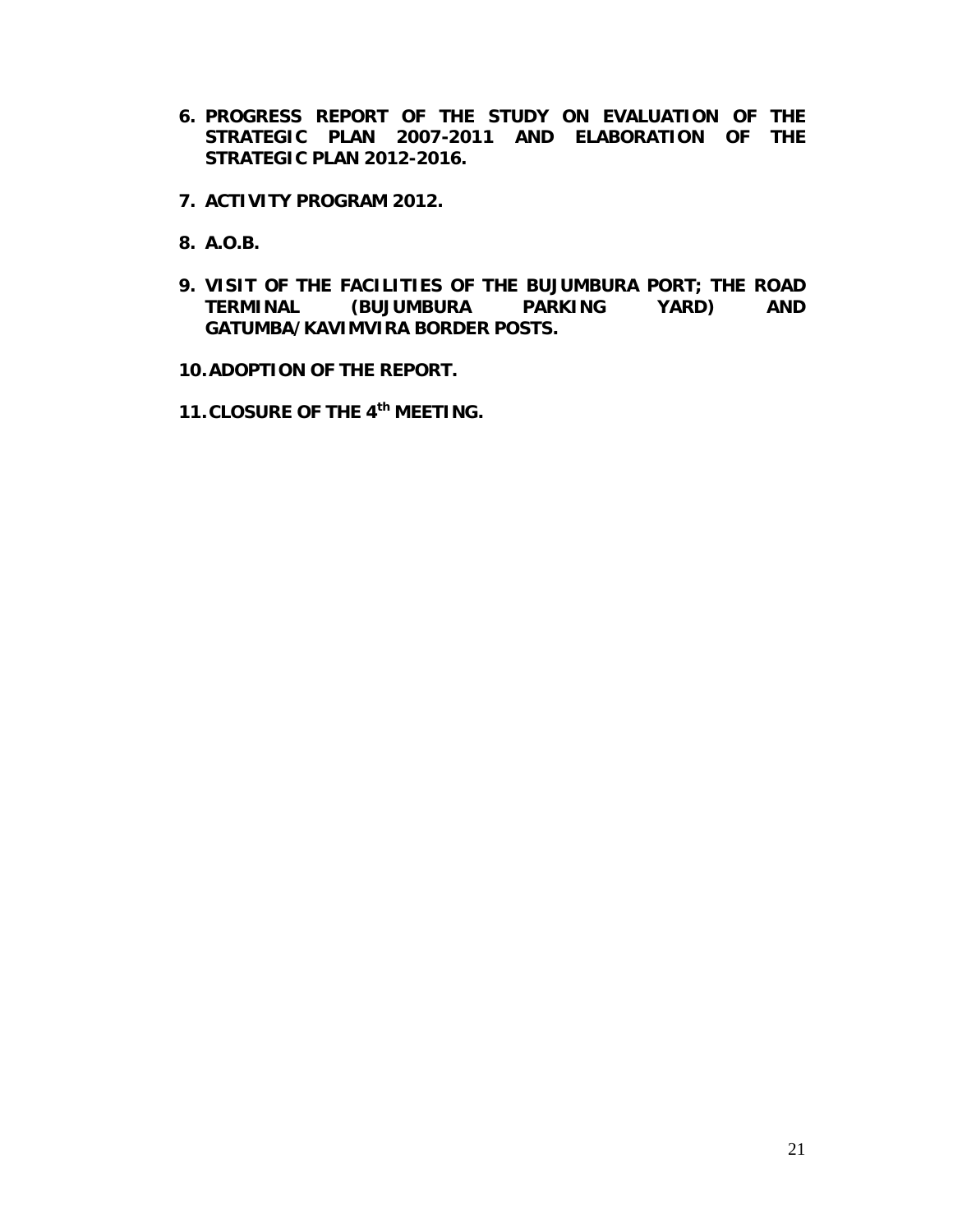### **ANNEX 2B**

#### *PROGRAM OF WORK*

## **Sunday, 13 November 2011: Arrival of Participants and Transfer to Hotels**

# **Day 1: Monday, 14 November 2011.**

#### **4 th Meeting of the Committee on Transit Transport Policy & Strategic Planning of the Northern Corridor**

| <b>Schedule</b> | <b>Activities</b>                                                                                                                                                                                                                                                                                                                      |
|-----------------|----------------------------------------------------------------------------------------------------------------------------------------------------------------------------------------------------------------------------------------------------------------------------------------------------------------------------------------|
| $08:00 - 08:30$ | Registration                                                                                                                                                                                                                                                                                                                           |
| $08:30 - 09:00$ | 0. Opening Ceremony.<br>✓ Welcoming Statement (by Ag. Executive Secretary/NC-TTCA).<br>Statement (by Commissioner General, Burundi Revenue Authority).<br>Opening Remarks (by Permanent Secretary, Ministry of Transport,<br>Works and Equipment, Burundi).<br>← Group Photo                                                           |
| $09:00 - 09:30$ | $\checkmark$ Installation of the Bureau (Chair, Vice-Chair, Rapporteurs).<br>Introduction of Participants.<br>$\checkmark$<br>Presentation and Adoption of the Program of Work and Agenda.<br>$\checkmark$                                                                                                                             |
| $09:30 - 11:00$ | Draft Report on Common Guidelines of Transport Policies in the Northern<br>1.<br><b>Corridor Transit Agreement Member States.</b><br>Background, Objectives and Scope of the Work.<br>Structure and Summary of the Draft Report.<br>$\checkmark$<br>Discussion.                                                                        |
| $11:00 - 11:30$ | Coffee/Tea Break.                                                                                                                                                                                                                                                                                                                      |
| $11:30 - 12:30$ | 2. The Northern Corridor Agreement 2007, the Ratification process and Need for<br>its incorporation into the national laws and regulations of the Northern<br><b>Corridor Member States</b><br>$\checkmark$ Presentation of the Agreement and its Protocols.<br>$\checkmark$ Progress report on the ratification process.<br>Comments. |
| $12:30 - 14:00$ | Lunch Break.                                                                                                                                                                                                                                                                                                                           |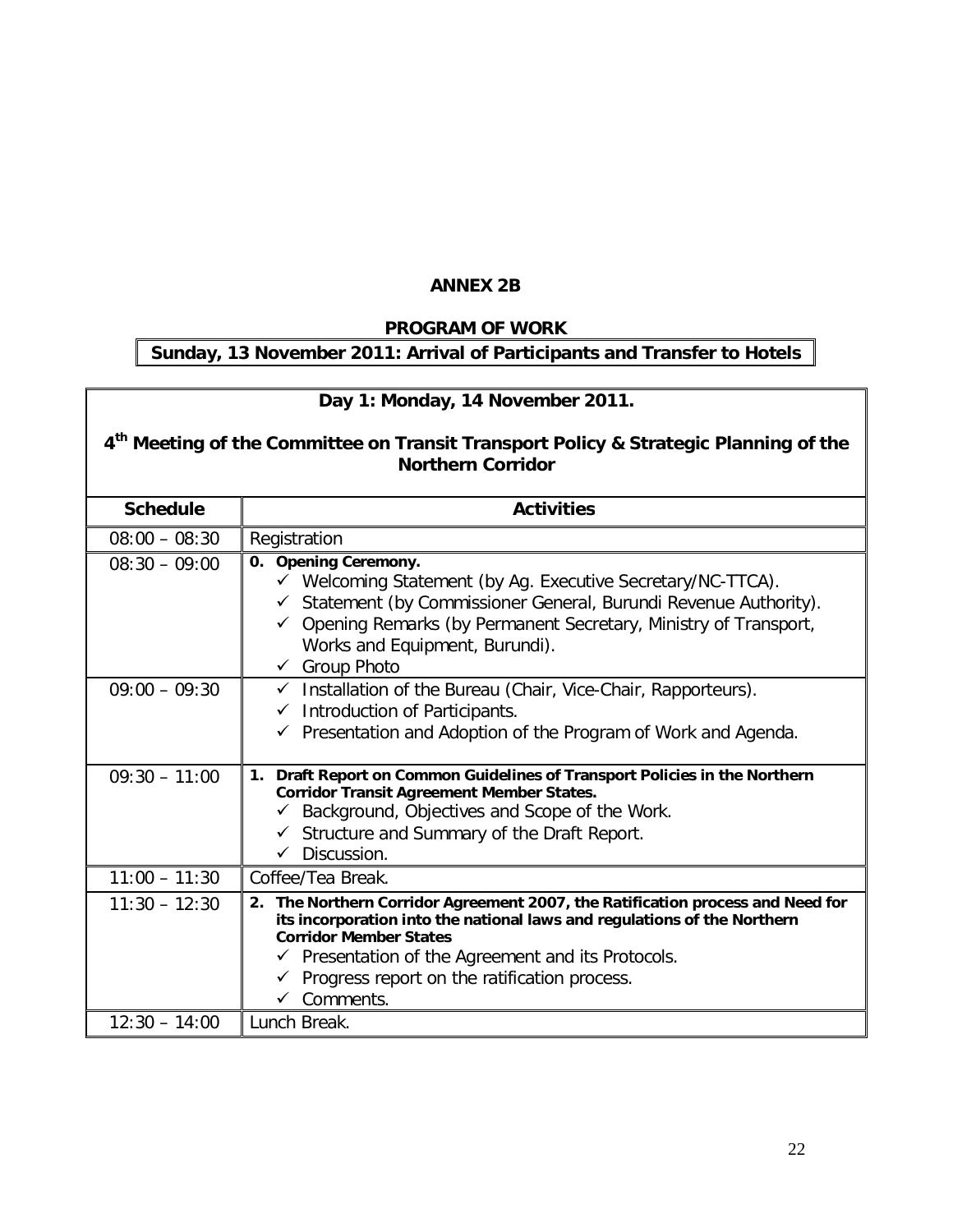| $14:00 - 16:00$ | 3. Progress of the Northern Corridor Transport Observatory Project.<br>Designing and Development of the Project.<br>✓<br>✓ Audit of the Border Posts of Malaba, Busia, and Katuna/Gatuna.<br>Implementation of the action plan from the Report on the Analytical<br>$\checkmark$<br>Comparative Transport Costs Study in the Northern Corridor Region<br>Discussion.<br>$\checkmark$ |
|-----------------|--------------------------------------------------------------------------------------------------------------------------------------------------------------------------------------------------------------------------------------------------------------------------------------------------------------------------------------------------------------------------------------|
| $16:00 - 16:30$ | Coffee/Tea Break                                                                                                                                                                                                                                                                                                                                                                     |
|                 | End of the first day.                                                                                                                                                                                                                                                                                                                                                                |

| Day 2: Tuesday, 15 November 2011.                                                                                               |                                                                                                                                                                                                             |  |  |  |  |  |
|---------------------------------------------------------------------------------------------------------------------------------|-------------------------------------------------------------------------------------------------------------------------------------------------------------------------------------------------------------|--|--|--|--|--|
| 4 <sup>th</sup> Meeting of the Committee on Transit Transport Policy & Strategic Planning of<br>the Northern Corridor (cont'd). |                                                                                                                                                                                                             |  |  |  |  |  |
| <b>Schedule</b>                                                                                                                 | <b>Activities</b>                                                                                                                                                                                           |  |  |  |  |  |
| $08:30 - 09:30$                                                                                                                 | 4. Regional Regulations on Inland Waterways Transport.                                                                                                                                                      |  |  |  |  |  |
|                                                                                                                                 | $\checkmark$ In the region of the EAC Countries.<br>$\checkmark$ Discussion.                                                                                                                                |  |  |  |  |  |
| $09:30 - 10:30$                                                                                                                 | 5. Problems of the Data Management System on Security and Safety in the<br>surface transports in the Northern Corridor region<br>$\checkmark$ Presentation of the Concept Note.<br>$\checkmark$ Discussion. |  |  |  |  |  |
| $10:30 - 11:00$                                                                                                                 | Coffee/Tea Break                                                                                                                                                                                            |  |  |  |  |  |
| $11:00 - 12:00$                                                                                                                 | 6. Progress of the study on evaluation of the Strategic Plan 2007-2011 and<br>elaboration of the Strategic Plan 2012-2016.<br>$\checkmark$ Presentation of the Progress Report.<br>$\checkmark$ Discussion. |  |  |  |  |  |
| $12:00 - 13:00$                                                                                                                 | 7. Program of Activities 2012.<br>← Presentation of the Program of Activities.<br>$\checkmark$ Discussion.                                                                                                  |  |  |  |  |  |
| $13:00 - 13:30$                                                                                                                 | 8. A.O.B.<br>9. Date and Venue of the next meeting.                                                                                                                                                         |  |  |  |  |  |
| $13:30 - 14:00$                                                                                                                 | <b>Lunch Break</b>                                                                                                                                                                                          |  |  |  |  |  |
| $14:00 - 17:00$                                                                                                                 | 10. Drafting and translation of the final report.                                                                                                                                                           |  |  |  |  |  |
|                                                                                                                                 | End of the second day.                                                                                                                                                                                      |  |  |  |  |  |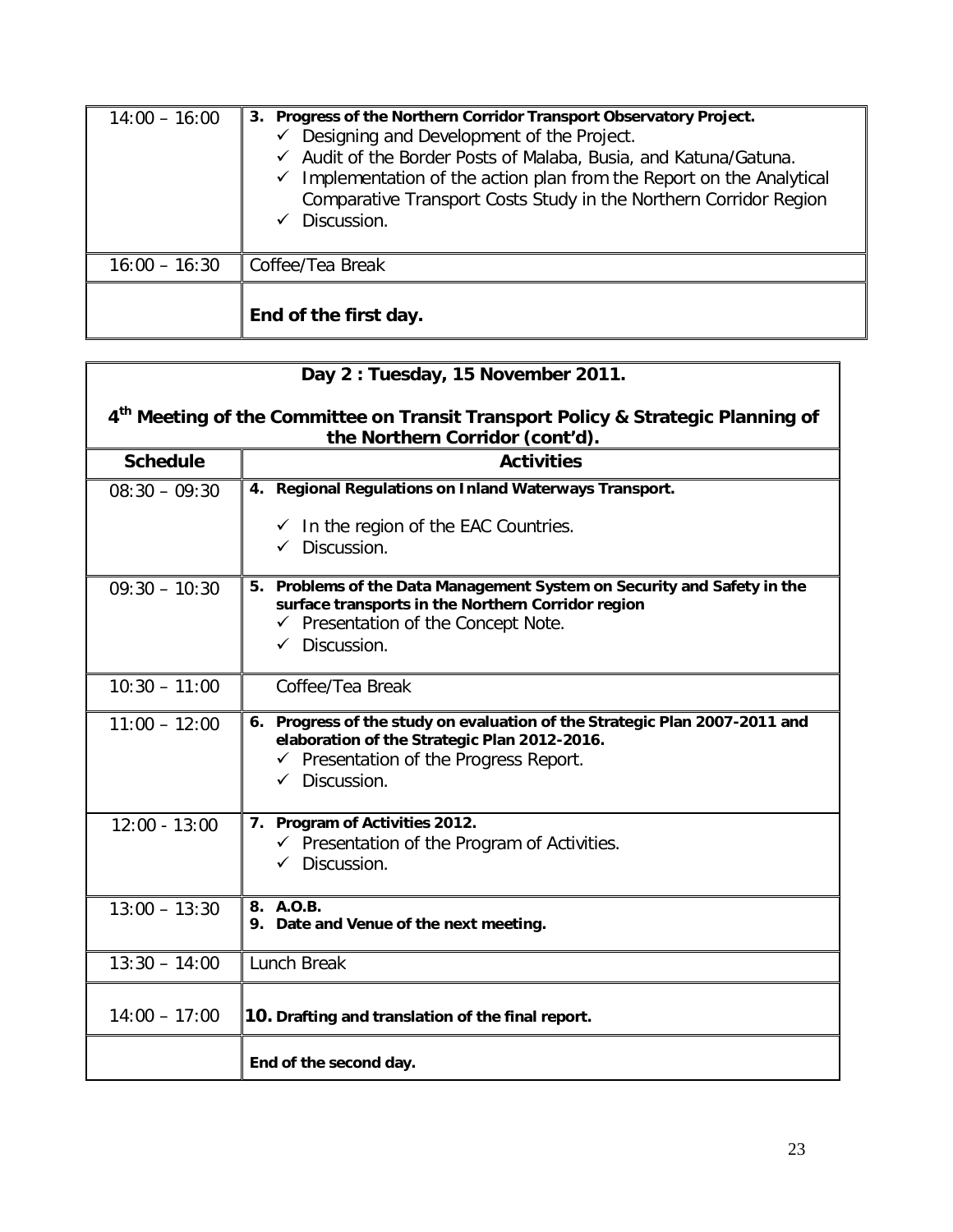|                 | 4 <sup>th</sup> Meeting of the Committee on Transit Transport Policy & Strategic Planning of<br>the Northern Corridor (end).                                  |
|-----------------|---------------------------------------------------------------------------------------------------------------------------------------------------------------|
| <b>Schedule</b> | Activities.                                                                                                                                                   |
| $09:00 - 12:00$ | 11. Visit of the Port facilities; the truck depot of Bujumbura and Border Posts<br>(Gatumba/Kavimvira).                                                       |
| $12:00 - 14:00$ | Lunch Break                                                                                                                                                   |
| $14:00 - 15:30$ | 12. Adoption of the final report.<br>$\checkmark$ Adoption of the Final Report.                                                                               |
| $15:30 - 16:30$ | 13. Closure of the meeting.<br>$\checkmark$ Statement by the Representative of the Regional/International<br>Institutions.<br>$\checkmark$ Closing Statement. |
| $16:30 - 17:00$ | Coffee/Tea Break                                                                                                                                              |
| 17:00           | 14. End of the committee meeting.                                                                                                                             |

## **Day 3 : Wednesday, 16 November 2011.**

 $\mathbf l$ 

 $\mathbf l$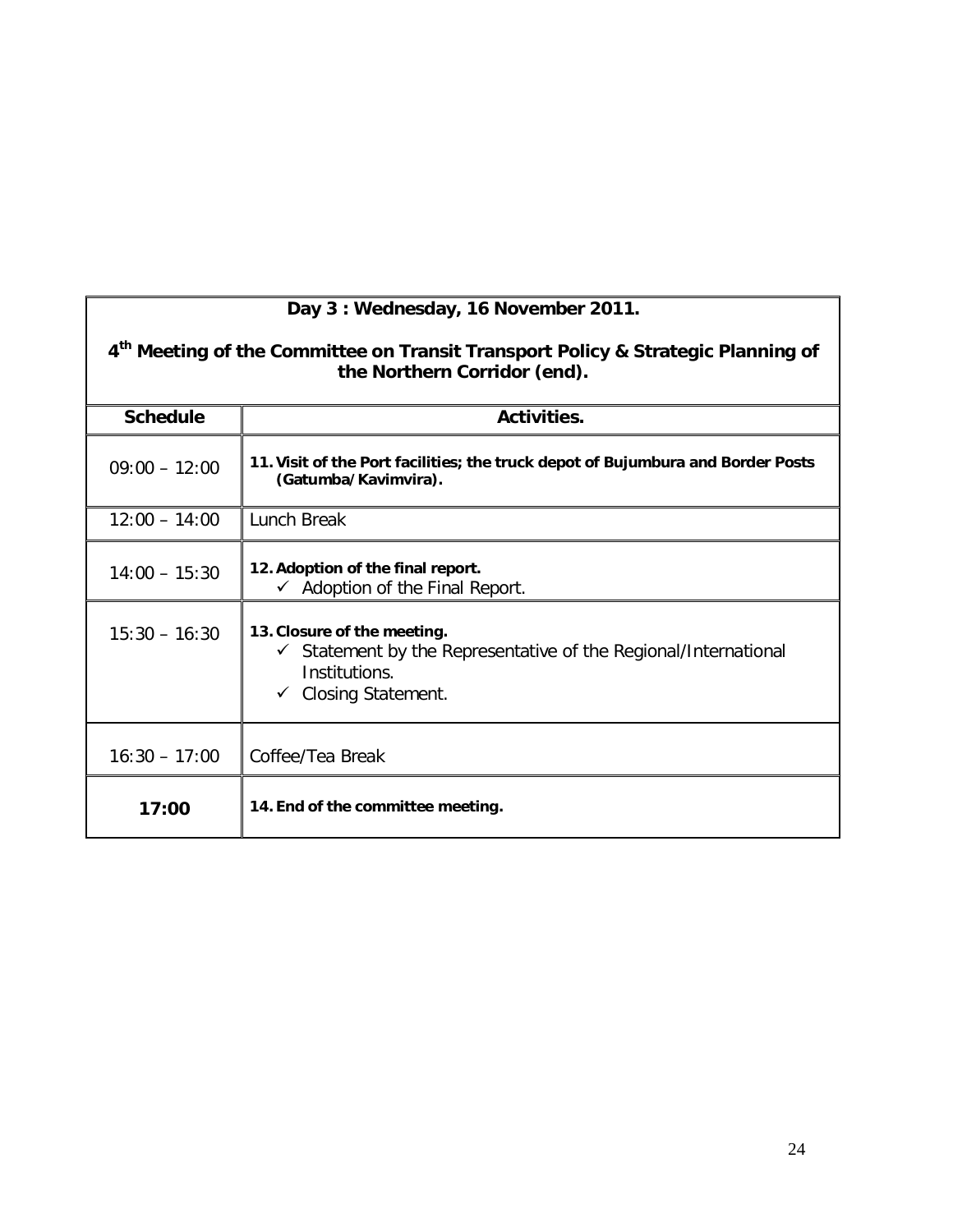## **ANNEX 3**

## **PROGRAMME - TRANSPORT POLICY AND PLANNING : ACTIVITY PROGRAMME FOR THE YEAR 2012**

| <b>Objectives</b>                                                                                              | <b>Outputs</b>                                                    | <b>Key Activities</b>                                                                                                                            | <b>Detailed activities</b>                                                                                                                                                                                                                | 2012 |    |                |                | <b>Who</b>                          |
|----------------------------------------------------------------------------------------------------------------|-------------------------------------------------------------------|--------------------------------------------------------------------------------------------------------------------------------------------------|-------------------------------------------------------------------------------------------------------------------------------------------------------------------------------------------------------------------------------------------|------|----|----------------|----------------|-------------------------------------|
|                                                                                                                |                                                                   |                                                                                                                                                  |                                                                                                                                                                                                                                           | Q1   | Q2 | Q <sub>3</sub> | Q <sub>4</sub> |                                     |
| To achieve and<br>implement<br>uniform<br>transport<br>policies and<br>regulations of<br>the member<br>states. | <b>Member</b><br>states<br>transport<br>policies<br>harmonized.   | Review of policies of<br>member states and<br>identification of areas<br>that need harmonization,<br>relating to all modes of<br>transportation. | Monitoring the implementation of the<br><b>Common Guidelines of Transport Policy</b><br>(Follow up of the implementation of the<br>common guidelines of the NC transport<br>policies in the member States).                               |      |    |                |                | TTCA-NC/Sec<br><b>Member States</b> |
|                                                                                                                | Implementati                                                      |                                                                                                                                                  | Review of existing regulations relating to<br>transit transport in all the member<br>States.<br>Documents collection<br>Analysis.                                                                                                         |      |    |                |                | Sec/TTCA                            |
|                                                                                                                | on of the<br><b>Northern</b><br>Corridor<br>Transit<br>Agreement. | Promote adoption of<br>NCTA into national<br>policies and legislation.                                                                           | Promotion and adoption of measures of<br>the Northern Corridor Agreement in the<br>national legislations of the member<br>States:<br>Outreach and awareness campaign<br>for the implementation of the<br>Agreement at Member State level. |      |    |                |                | Sec/TTCA                            |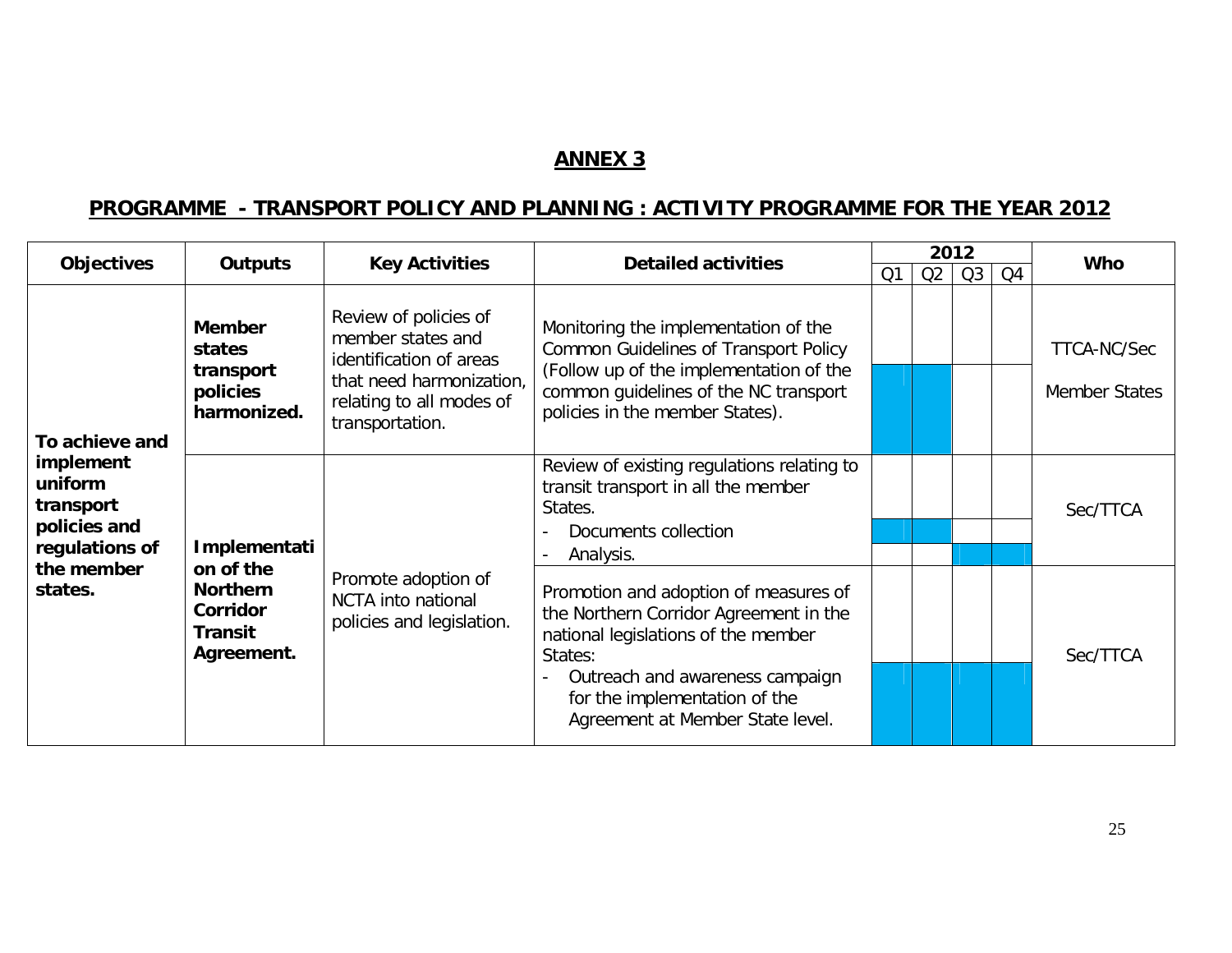| <b>Objectives</b>                                                                                              | <b>Outputs</b>                                                                                                                          | <b>Detailed activities</b><br><b>Key Activities</b>                                                                            |                                                                                                                                                                                                           | 2012 |    |    | <b>Who</b> |          |
|----------------------------------------------------------------------------------------------------------------|-----------------------------------------------------------------------------------------------------------------------------------------|--------------------------------------------------------------------------------------------------------------------------------|-----------------------------------------------------------------------------------------------------------------------------------------------------------------------------------------------------------|------|----|----|------------|----------|
|                                                                                                                |                                                                                                                                         |                                                                                                                                |                                                                                                                                                                                                           | Q1   | Q2 | Q3 | Q4         |          |
|                                                                                                                |                                                                                                                                         | Member States policies<br>integrate relevant cross-<br>cutting issues (gender,<br>HIV/Aids, Environment,<br>anti-corruption).  | Consideration and adoption of common<br>rules for the management of water<br>resources and natural disasters in the<br>region of the Northern Corridor.<br>Documents Collection;<br>Analysis              |      |    |    |            | Sec/TTCA |
|                                                                                                                | <b>Transport</b><br>regulations<br>of member<br><b>States</b><br>harmonised.                                                            | A common regulation<br>framework for licensing<br>means of transport used<br>in intra-regional and<br>transit trade developed. | Review and monitor implementation of<br>harmonized policies and regulations by<br>the tripartite (EAC-SADC-COMESA.).                                                                                      |      |    |    |            | Sec/TTCA |
| To enhance policy<br>harmonization<br>between TTCA<br>and other<br>organizations<br>having similar<br>mandate. | <b>TTCA's policies</b><br>and regulations<br>harmonized<br>with those of<br>other regional<br>economic<br>integration<br>organizations. |                                                                                                                                | Negotiation of a new and/or<br>amendments of current Memorandum of<br>Understanding with UNECA, the Nile<br>Basin Initiative, ICGLR.                                                                      |      |    |    |            | Sec/TTCA |
|                                                                                                                |                                                                                                                                         | Negotiate and<br>implement cooperation<br>agreements with other<br>regional economics                                          | Strengthen collaboration and establish a<br>mechanism to exchange information with<br>EAC, COMESA, and CICOS PMAESA (with<br>whom TTCA-NC signed or in process of<br>signing memoranda of understanding). |      |    |    |            | Sec/TTCA |
|                                                                                                                |                                                                                                                                         | groupings                                                                                                                      | Establish a Collaboration and Working<br>Group with Other transit and<br>development management corridor<br>Agencies in Sub-Saharan Africa for<br>making the economic integration<br>effective.           |      |    |    |            | Sec/TTCA |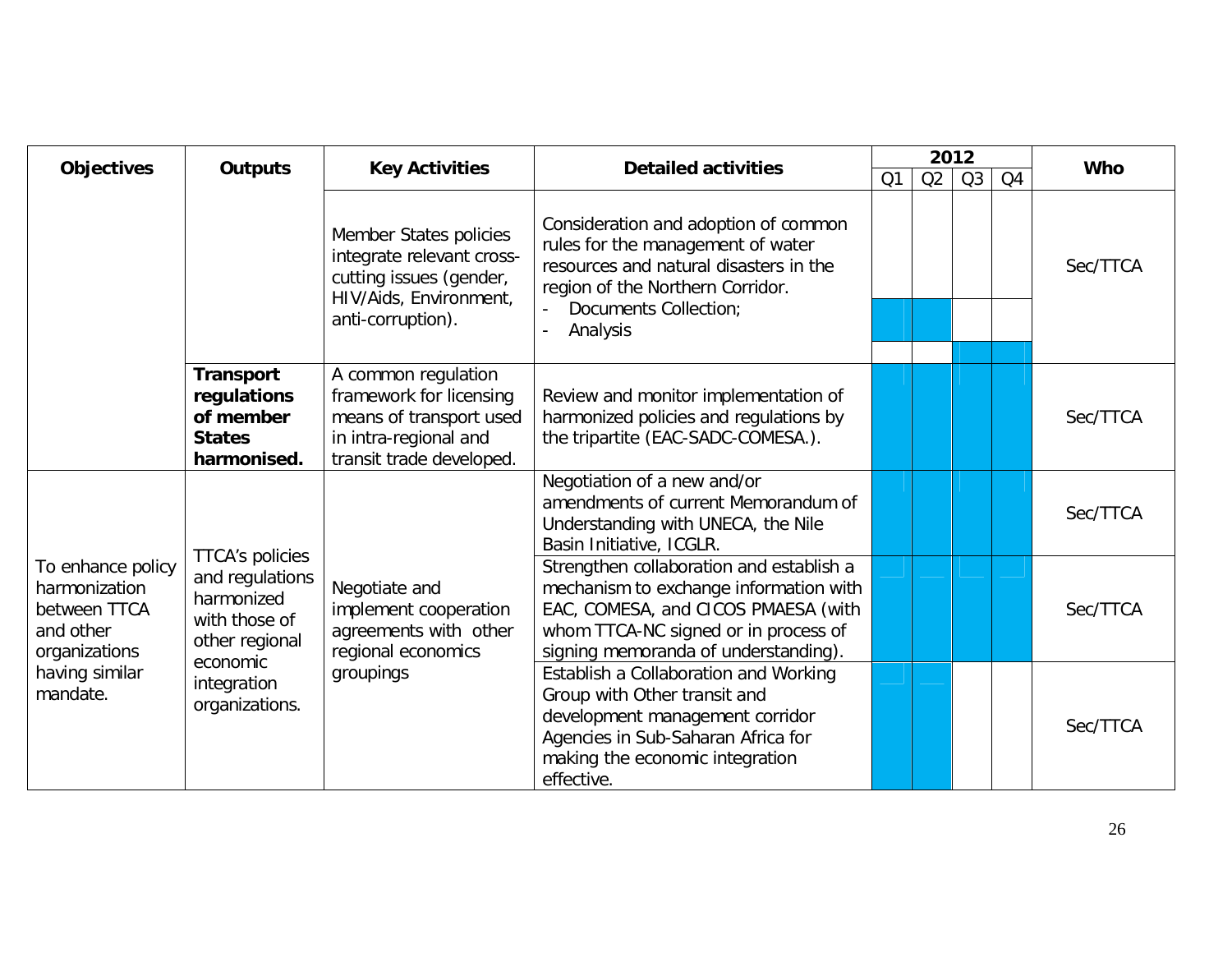| Objectives                                                                                              | <b>Outputs</b>                                                                                                                                              | <b>Key Activities</b>                                                                                        | <b>Detailed activities</b>                                                                                                                                                                                 | 2012           |                |    |          | <b>Who</b>                    |
|---------------------------------------------------------------------------------------------------------|-------------------------------------------------------------------------------------------------------------------------------------------------------------|--------------------------------------------------------------------------------------------------------------|------------------------------------------------------------------------------------------------------------------------------------------------------------------------------------------------------------|----------------|----------------|----|----------|-------------------------------|
|                                                                                                         |                                                                                                                                                             |                                                                                                              | Q1                                                                                                                                                                                                         | Q <sub>2</sub> | Q <sub>3</sub> | Q4 |          |                               |
|                                                                                                         |                                                                                                                                                             | Coordinate program with<br>development partners.                                                             | Active Participation and involvement in<br>meetings organized by the Committees<br>of the RECs and other international<br>organizations in connection with the<br>transport policy and trade facilitation. |                |                |    |          | Sec/TTCA                      |
|                                                                                                         |                                                                                                                                                             | Exploring and initiating preliminary<br>contacts with potential development<br>partners                      |                                                                                                                                                                                                            |                |                |    | Sec/TTCA |                               |
| To maintain a<br>transport data-<br>base to aid in<br>planning, policy<br>formulation and<br>monitoring | To make the<br>Northern<br>Corridor the<br>most cost<br>effective and<br>competitive<br>corridor in East<br>and Central<br>Africa.<br>Corridor<br>transport | Study on Freight rates<br>and Transport Cost                                                                 | Dissemination and monitoring of<br>implementation of recommendations of<br>the Analytical Comparative Transport<br>Cost study along the Northern Corridor<br>Region.                                       |                |                |    |          | Sec/TTCA                      |
|                                                                                                         |                                                                                                                                                             | Evaluation of<br>performance of the Five<br>Year Plan                                                        | Baseline study on the First Five Year Plan<br>and development of the Second Strategic<br>Plan of TTCA-NC.                                                                                                  |                |                |    |          | Sec/TTCA<br><b>UNECA</b>      |
|                                                                                                         |                                                                                                                                                             | Establishment of a data<br>management system on<br>Safety and security in<br>the surface transport<br>modes. | Development of mechanism for<br>coordination, collection, compilation and<br>analysis of data on safety and security in<br>surface transport in the Northern<br>Corridor region.                           |                |                |    |          | Sec/TTCA                      |
|                                                                                                         |                                                                                                                                                             | Carry out necessary<br>baseline studies and put<br>in place a mechanism for                                  | Establishing an automated data<br>exchange method with Stakeholders<br>computerized systems.                                                                                                               |                |                |    |          | Sec/TTCA                      |
|                                                                                                         | database<br>established.                                                                                                                                    | continuous data<br>collection analysis and<br>dissemination.                                                 | Monitoring the Performance of Border<br>posts along the Northern Corridor<br>including Malaba, Busia, Katuna/Gatuna;                                                                                       |                |                |    |          | Sec/TTCA<br><b>TMEA/SSATP</b> |